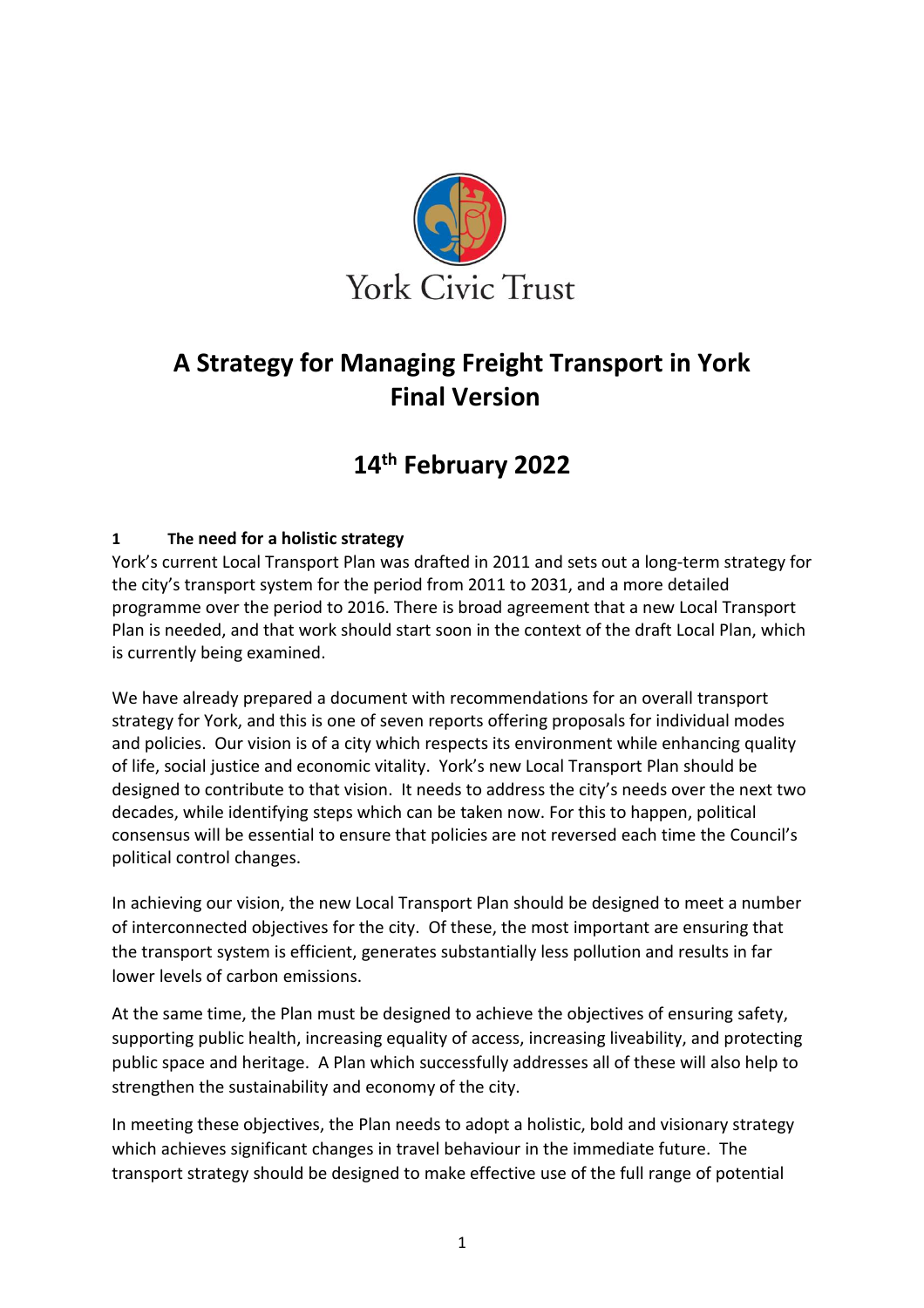policy measures and to combine them to ensure that the strategy is acceptable, affordable and effective. In doing so it should seek to emulate the best examples in the UK and continental Europe of integrated, sustainable transport planning.

Since population growth is likely to exacerbate York's transport problems, the key elements of the strategy will be measures to enhance public transport, walking and cycling and, at the same time, to reduce car travel, especially in congested and sensitive areas of the city, and to reduce the need to travel longer distances, particularly through the design of sustainable communities. This combination of "carrots" and "sticks" will help make the strategy both more effective and more acceptable to the public and the business community. It should be reinforced by adopting a "hearts and minds" approach, in which incentives are designed to encourage users to change their travel habits and to respect the needs of others.

To reinforce this core strategy, action is needed to improve the operation of the road network, by reallocating road space and using it more efficiently and to improve freight and delivery operations.

## **2 The focus of this report**

The previous Local Transport Plan did not cover freight, although a Freight Improvement Study was commissioned by the Council in 2013 particularly looking at City Centre deliveries and the potential for a transshipment facility to serve it<sup>1</sup>. However, few of its proposals have been implemented.

In this report, which takes the 2013 study into account, we consider the need for changes in the ways in which freight transport is managed. There are close links between it and our companion report on managing the road network, but this report specifically considers freight vehicles, and extends to matters related to dispatch, logistics and consolidation. It includes the use of bicycles for freight, and thus has links with our companion report on improving cycling.

Freight is a derived demand and is driven by customers' and ultimately individual consumers' demand. The road haulage market is low margin. Hauliers have engaged in a "race to the bottom on price" which has been enthusiastically encouraged by customers. While some major customers operate their own freight vehicles, the majority of freight movements are by specialist freight operators. There are many small and medium size operators whose ability to invest in their fleets is very limited.

For Business to Business (B2B) transactions goods are typically sold on a "delivered price" basis, with the supplier responsible for procuring the delivery. In certain markets the customer (or receiver) has a powerful commercial position in discussions over how the product is delivered.

Much freight is in small parcels which are easily handled. Some businesses require goods to be delivered on pallets and moved by forklift vehicles. More detail is needed on the amounts of freight covered by each category.

<sup>&</sup>lt;sup>1</sup> JMP, 2013. York Freight Improvements Study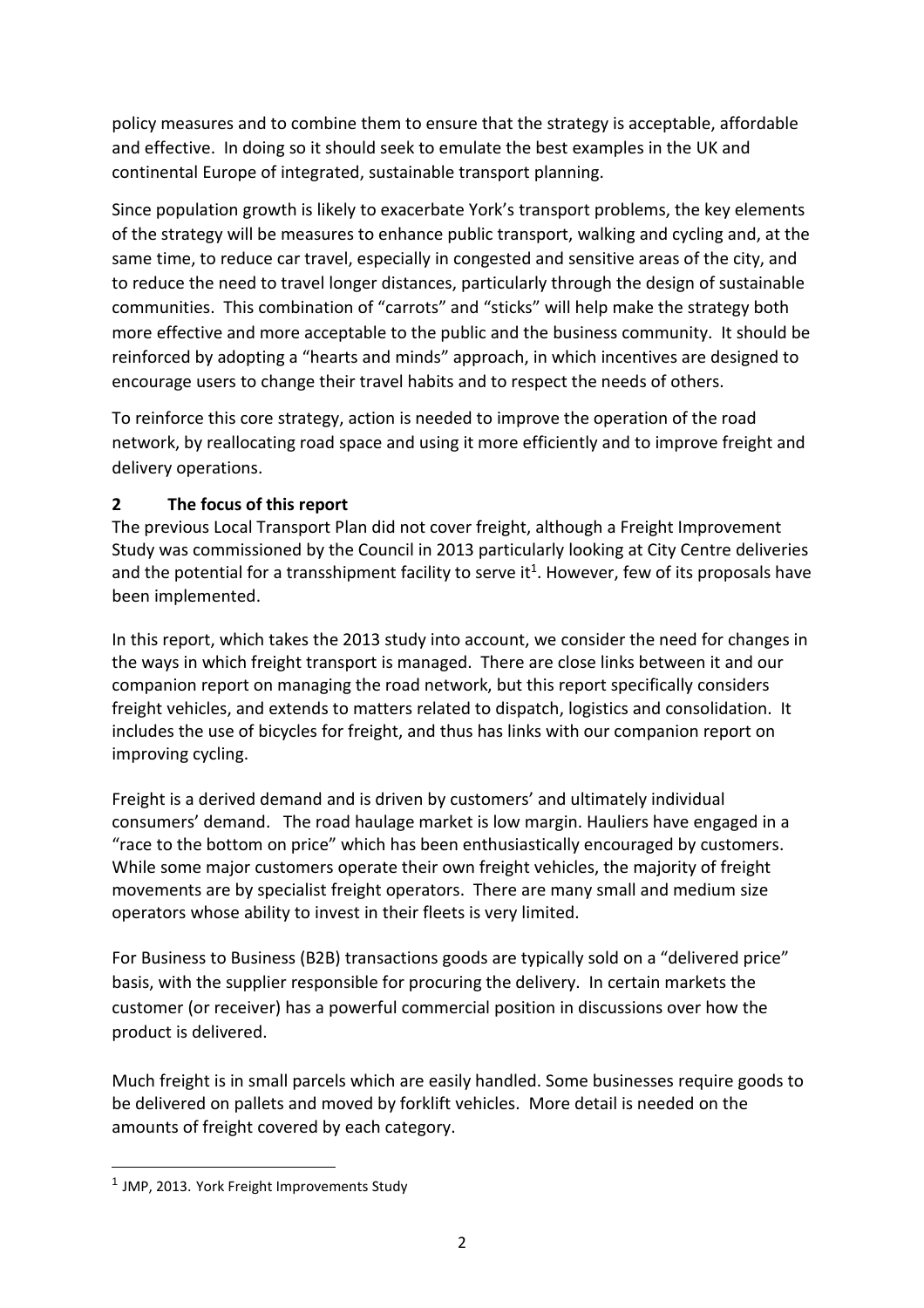There is a tendency for public discussion about freight in York to focus on the city centre, and the image of commercial vehicles parked precariously in ancient streets, blocking pavements, and causing damage to old buildings. In practice there are pockets of industrial, commercial and retail activity across the city that generate significant freight deliveries, and these can be sources of local concerns about inappropriate vehicle size, routing, and parking. These include:

- manufacturing, such as Nestle and Portakabin;
- the approaches to Clifton Moor and Monk's Cross;
- the vicinity of the York Lorry Park;
- major employers such as the hospital and universities;
- light industrial, including waste processing;
- waste collection, both commercial and residential; and
- retail, particularly in suburban and district shopping centres and for smaller local shops in the middle of residential areas.

The delivery of parcels to private homes, and the delivery of stock and consumables to small shops and businesses, takes place throughout the city and has been growing rapidly with the increase in online shopping<sup>2</sup>. In addition to these on-going freight activities, construction projects and events in the city will generate shorter term freight demand. A freight strategy for the city must deal with the base demand yet be flexible enough to manage peaks from construction and other projects.

York's road network includes areas with very different characteristics. The city centre has a network of largely mediaeval narrow streets ill-suited to any but the smallest commercial vehicles. Much of the inner city has streets laid out in the 19<sup>th</sup> century with widths which constrain capacity and terraced frontages sensitive to noise and pollution. This network is largely radial, with the rivers, rail lines and strays acting as barriers to orbital movement, and the few orbital secondary distributors often being residential roads. The central and radial road network is extensively signalised with most signals and CCTV cameras linked to the Council's traffic control centre. Further out the radial roads are wider, and the residential areas between them are more frequently cul-de-sacs. The outer ring road and some parts of these outer radials are the only local roads in the network purpose-built and suitable for the largest heavy goods vehicles. Use of other roads within the city by articulated HGVs and other large rigid vehicles, and the difficulty in manoeuvring large vehicles in confined road spaces, contribute to a real and perceived threat to cyclists and pedestrians.

Large goods vehicles are slower to accelerate and brake than other traffic leading to congestion and a loss of network capacity. Larger vehicles can obstruct vision and freight vehicles parked up to allow deliveries / collection in inappropriate locations can be a significant traffic obstruction. These in turn will drive an increase in harmful emissions from other road vehicles.

<sup>2</sup> https://www.statista.com/topics/871/online-shopping/#dossierKeyfigures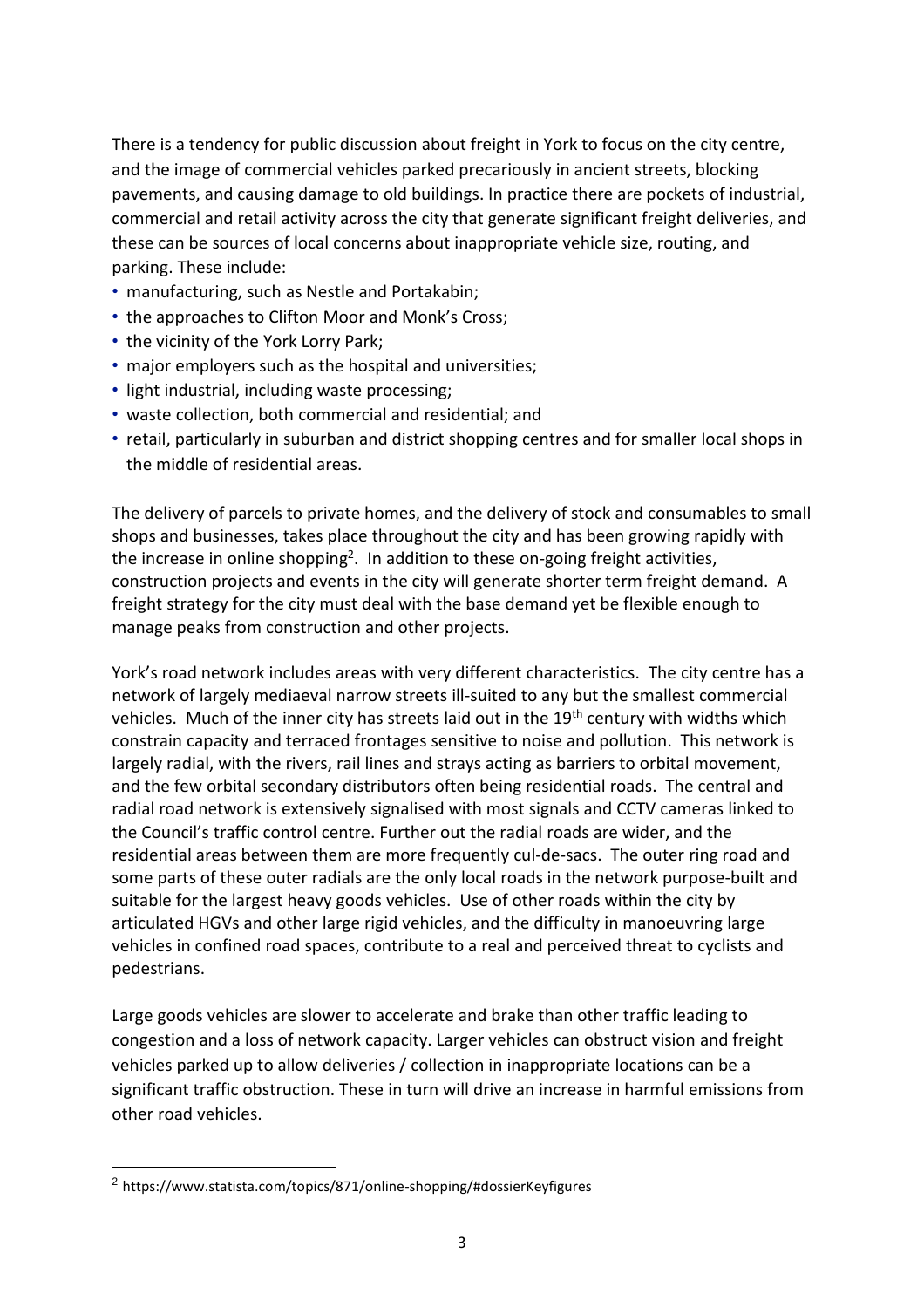HGVs and refrigerated wagons in particular consume a lot of energy, and consequently have a particularly heavy carbon footprint, as well as emitting significant pollution. The sheer volume of smaller vans and trips means they are large contributors to CO<sub>2</sub>.

There is a lack of government guidance on the measures suitable for promoting efficient freight transport and logistics. Other sources identify measures under the following broad headings:

- information and incentivisation
- physical changes, including transshipment and consolidation facilities
- regulatory measures related to location and time of access, vehicle size and emissions
- promotion of other modes, including cargo cycles, rail and potentially water
- new technology for vehicles
- pricing and fiscal incentives.

The remaining sections of this report consider in turn:

- 3. how managing freight transport contributes to our objectives in Section 1
- 4. current trends in freight operation and the problems to be addressed
- 5. the targets which we propose for doing so
- 6. the measures which might be used
- 7. the ways in which we propose that they should be applied
- 8. our recommendations for different areas of York
- 9. our recommendations for different groups of users
- 10. the barriers to implementing these measures, and ways in which they might be overcome
- 11. the implications for each of our other six modal strategies.

## **3 The contribution to our objectives of managing freight transport**

Freight transport is essential in supporting the economy of the city. But the way in which freight operates can contribute to congestion and delays, carbon emissions, pollution and danger, as well as potentially disrupting the operation of public transport. There are also the particular issues of intrusion and conflicts in the City Centre pedestrian area.

Thus, while a well-designed freight transport operation can contribute to our objectives of improving **access** and the **economy**, as well as improved **efficiency**, it should also support reductions in **air pollution** and **carbon emissions**, as well as improvements to **public health**, **road safety** and **liveability**.

# **4 Current trends and problems**

 $\overline{a}$ 

Although the number of HGVs currently using UK roads has remained constant at around 500,000, the number of LGVs has grown significantly in the last 10 years from approximately 3million to 4.5million<sup>3</sup>. In urban areas the fastest growing vehicle types are vans and LGVs<sup>4</sup>. This can be explained by the growth of household deliveries, but their proliferation is the

 $3$  Department for Transport. 2021. Transport Statistics.

<sup>&</sup>lt;sup>4</sup> Independent Transport Commission. 2017. [https://fncdn.blob.core.windows.net/web/2/cf](https://fncdn.blob.core.windows.net/web/2/cf-files/itcurbandistribution2017.pdf)[files/itcurbandistribution2017.pdf](https://fncdn.blob.core.windows.net/web/2/cf-files/itcurbandistribution2017.pdf)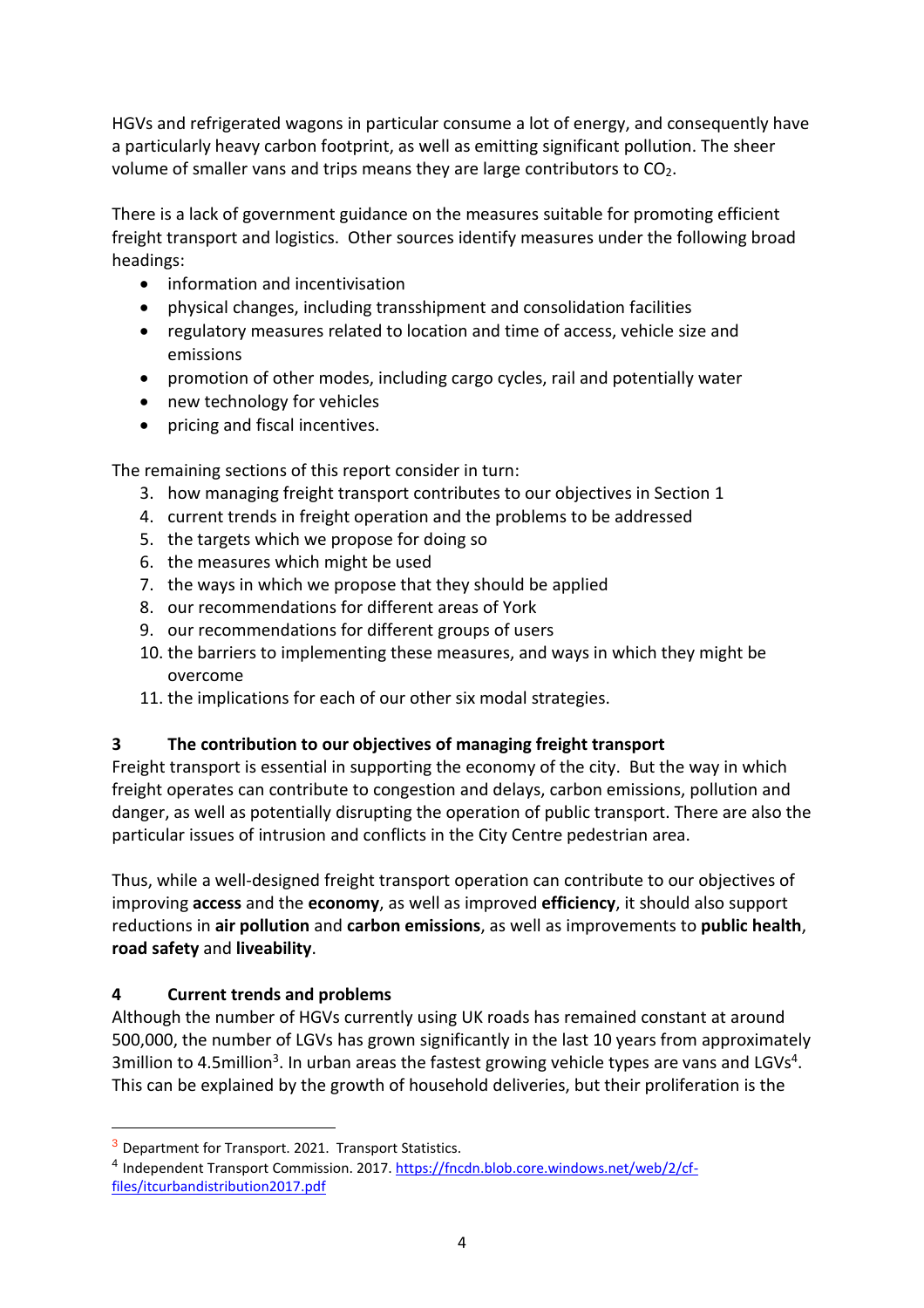cause of additional congestion, pollution and intrusion. There will be timescale and cost issues involved in the change from using diesel engines to more sustainable propulsion systems.

The use of alternative modes of freight transport has declined but there are signs of renewed interest in the use of rail for the movement of certain goods<sup>5</sup>. The other future trend worth considering is the opportunity for parcel freight to be carried by cargo cycles such as the Greenlinks and IndieGo Couriers currently operating in the city $^6$ .

#### 4.1 Traffic flows

The recent shift to purchasing goods on-line has created an additional source of business activity, the door-step parcel delivery van. Although it can be argued that each van making over 100 deliveries is better than 100 car journeys, this phenomenon does however require to be managed as many vehicles duplicate deliveries to the same areas of the city throughout the day.

One day 12-hour two-way classified counts have been recorded since 1991 on the old city council boundary, which lies just inside the outer ring road. In 2020 this recorded 14415 lights goods vehicles entering and leaving the city, which was 30% higher than the 1991 count, but slightly lower than that in 2011. For heavy goods vehicles the count was 3256, which was 40% lower than in 1991, but 30% higher than in 2011.

The Council also has 38 automatic classified count sites distributed throughout the network but does not regularly collate and interpret the data. In addition, thought should be given to establishing ANPR devices on designated 'Commercial Routes' in the city. If it is possible to identify cargo cycle activity, this should also be measured as this is an indication of policy gains.

## 4.2 Freight activity

Measuring the size and weight of deliveries throughout the city is an impossible task as such data will only exist in the manifests of the freight company or the company doing its own deliveries.

The use of commercial vehicles on the road network is largely unregulated and unmanaged leading to many journeys being undertaken on a 'milk round' principle without consideration for local requirements, and potentially encouraging drivers to speed and park in inappropriate locations. Bulk goods which are usually palletised require additional handling and better identification and regulation. The delivery of easily handled parcels by larger vehicles requires better control. One exception is construction traffic, which is regulated to a limited extent in planning permissions.

## 4.3 Congestion

<sup>5</sup> https://dataportal.orr.gov.uk/media/2040/freight-rail-usage-and-performance-2021-22-q2.pdf

<sup>6</sup> https://green-link.co.uk/home/york/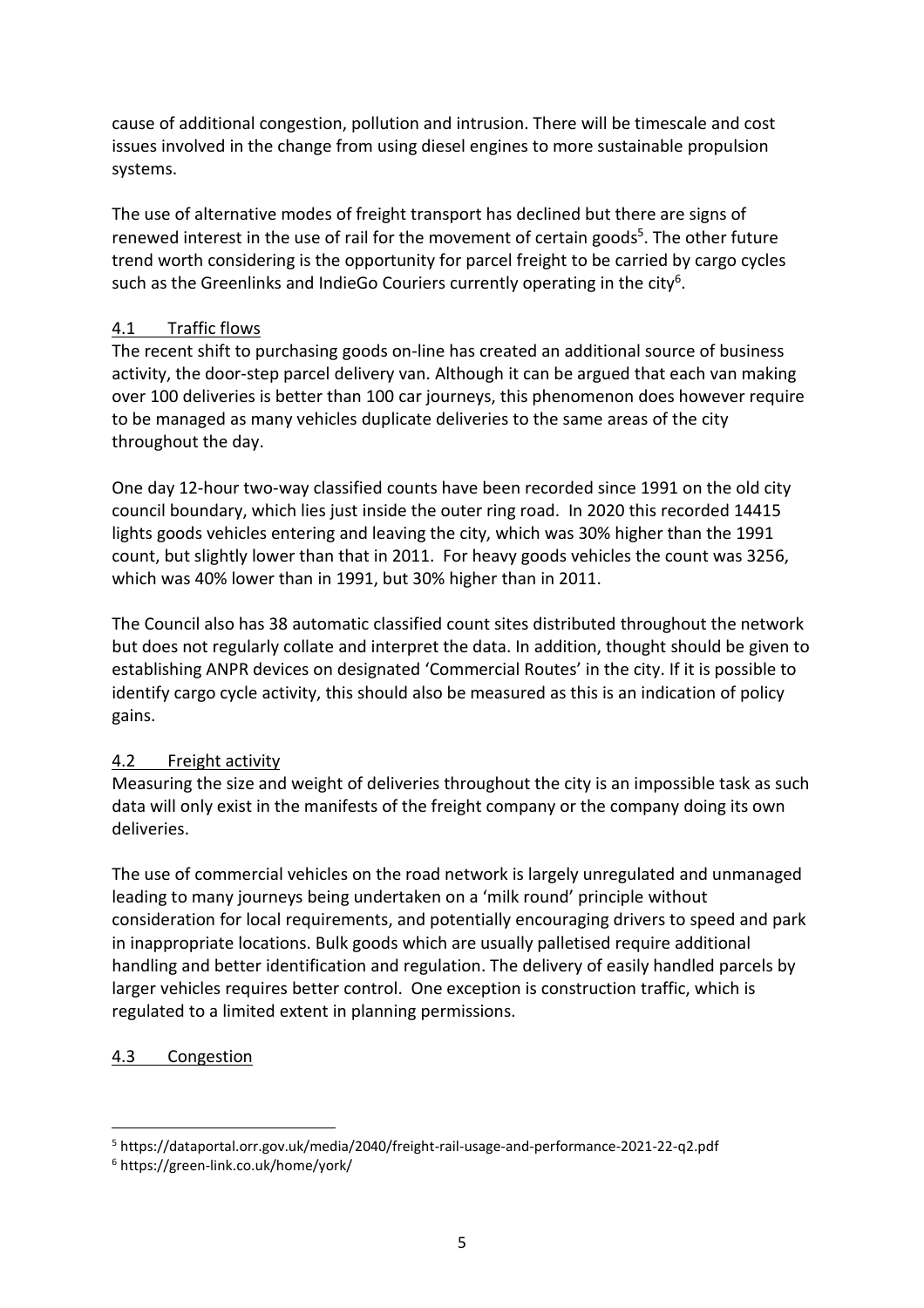Congestion for private vehicles is regarded as an irritant, but for commercial journeys it has a cost<sup>7</sup>. Unfortunately, the Council has no regularly recorded data on levels of congestion, and relies in the main on satnav providers for data.

#### 4.4 Loading and unloading

Across the city inappropriate, inconsiderate and in some cases dangerous parking is a problem for pedestrians, cyclists and other road users. It is a particular problem within the pedestrianised foot streets area in the morning delivery window before 10:30, but problems occur elsewhere throughout the day. Some of this occurs because of lack of unloading spaces and poor logistical management. To be able to make policy suggestions it is necessary to construct better data on the type and frequency of deliveries. This may become apparent from the study being undertaken by AECOM<sup>8</sup>.

#### 4.5 Environmental impact

Freight delivery vehicles in York with internal combustion engines are significant contributors to emissions. These emissions comprise carbon (and other greenhouse gases) which drives climate change, and oxides of nitrogen and particulates - including soot from fuel combustion, particles from tyre wear and brake dust. The latter impact on local air quality, and pose a health risk to pedestrians, cyclists and local residents. The contribution to these emissions made by freight deliveries is not currently known, but it has been calculated elsewhere to be up to 25% of atmospheric pollutants. The City of York Council has received funding from DEFRA's Air Quality grant which will be used to address delivery of light goods by HGVs and LGVs, aiming to reduce emissions of oxides of nitrogen, particulate matter and carbon dioxide associated with delivery vehicles<sup>9</sup>. Part of this funding has been used to commission the feasibility study from AECOM which will give a better estimate of the total amount of current pollution and thereby the means to establish values that can be monitored and targeted for future reference. While rarely measured, noise and vibration also arise from heavy goods vehicle movements. Noise is now known to cause physical and mental health problems, while vibration can also lead to structural damage.

## 4.6 Intimidation and casualties

In our 2019<sup>10</sup> survey 62% of residents and 52% of commuters considered large commercial vehicles to be a serious or very serious problem. In 2011 there were 547 casualties on York's roads, of which 58 were serious or fatal. By 2019 that figure had fallen by 20% to 433, although there were still 52 serious or fatal casualties<sup>11</sup>. The current number of road vehicle accidents involving commercial vehicles will be contained within this data. By reducing the frequency of movements, it should be a target to reduce these incidents. Also, further driver training and the addition of warning safety devices should be a norm in the

<sup>&</sup>lt;sup>7</sup> FTA 2017. Logistics Report p8

<sup>8</sup> CYC 2020. York Air Quality and Freight Movements Feasibility Study

<sup>&</sup>lt;sup>9</sup>https://democracy.york.gov.uk/(S(er5fig3cbkjmjx55ekdxrgfc))/documents/s149776/Reducing%20emissions% 20for%20first%20and%20last%20mile%20light%20goods%20deliveries%20Exec%20May%202021.html?CT=2# \_ftn1

 $\frac{10}{10}$  York Civic Trust, 2019. York Transport Local Consultation - Key Findings Report - Residents and Commuters

<sup>&</sup>lt;sup>11</sup> North Yorkshire Police, 2021. Stats 19 data (provisional)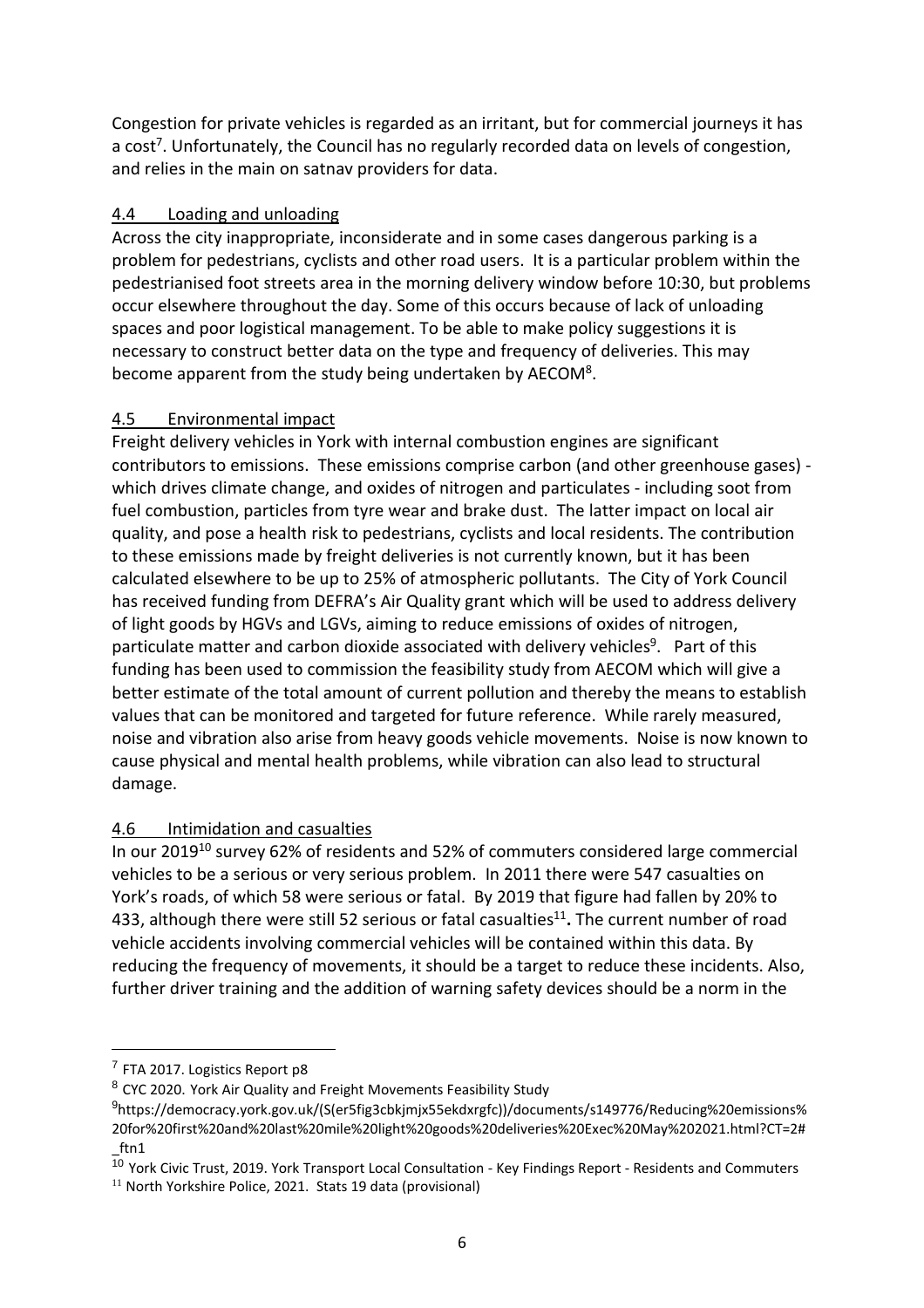industry particularly as future vehicles may be quieter and less easy to detect for pedestrians and cyclists.

# 4.7 Structural damage

The physical damage to the infrastructure of the city is borne out by the amount of road and pavement damage. The impact of a vehicle axle is proportional to the 4th power of the axle (a 10T axle creates 10,000 times the damage of a 1T axle). Many larger goods vehicles have a lifting axle, which can be raised when the vehicle is empty or only partially laden, to reduce tyre wear. This has the effect of increasing the axle load on the remaining axles and increasing the damage to the city's roads. Instances of vehicles causing damage to buildings, pavements and roadways should be properly recorded and monitored.

# **5 Proposed targets for managing freight transport**

| <b>Target</b>                                                                                                                         | <b>Baseline</b>                                 | <b>Measurement</b>                                                                                |
|---------------------------------------------------------------------------------------------------------------------------------------|-------------------------------------------------|---------------------------------------------------------------------------------------------------|
| <b>Reduction in number of</b><br>goods vehicles over 7.5T<br>using roads other than<br>designated routes: 50% by<br>2027; 90% by 2037 | 2019 level [which will need to<br>be estimated] | Automated classified<br>counts [need to check<br>that these distinguish<br>this weight threshold] |
| Increase in deliveries by<br>ULEV: 15% by 2027; 50% by<br>2037                                                                        | $2019 < 1\%$                                    | [Need to determine a<br>data source; presumably<br><b>ANPR]</b>                                   |
| Increase in deliveries by<br>ULEV on and within the<br>Inner Ring Road: 50% by<br>2027; 100% by 2037                                  | $2019 < 1\%$                                    | [Need to determine a<br>data source; presumably<br><b>ANPR]</b>                                   |
| Reduction in the number of<br>separate deliveries made<br>on and within the Inner<br><b>Ring Road: 10% by 2027;</b><br>25% by 2037    | 2019 level [which will need to<br>be estimated] | [Need to determine a<br>data source; presumably<br><b>ANPR]</b>                                   |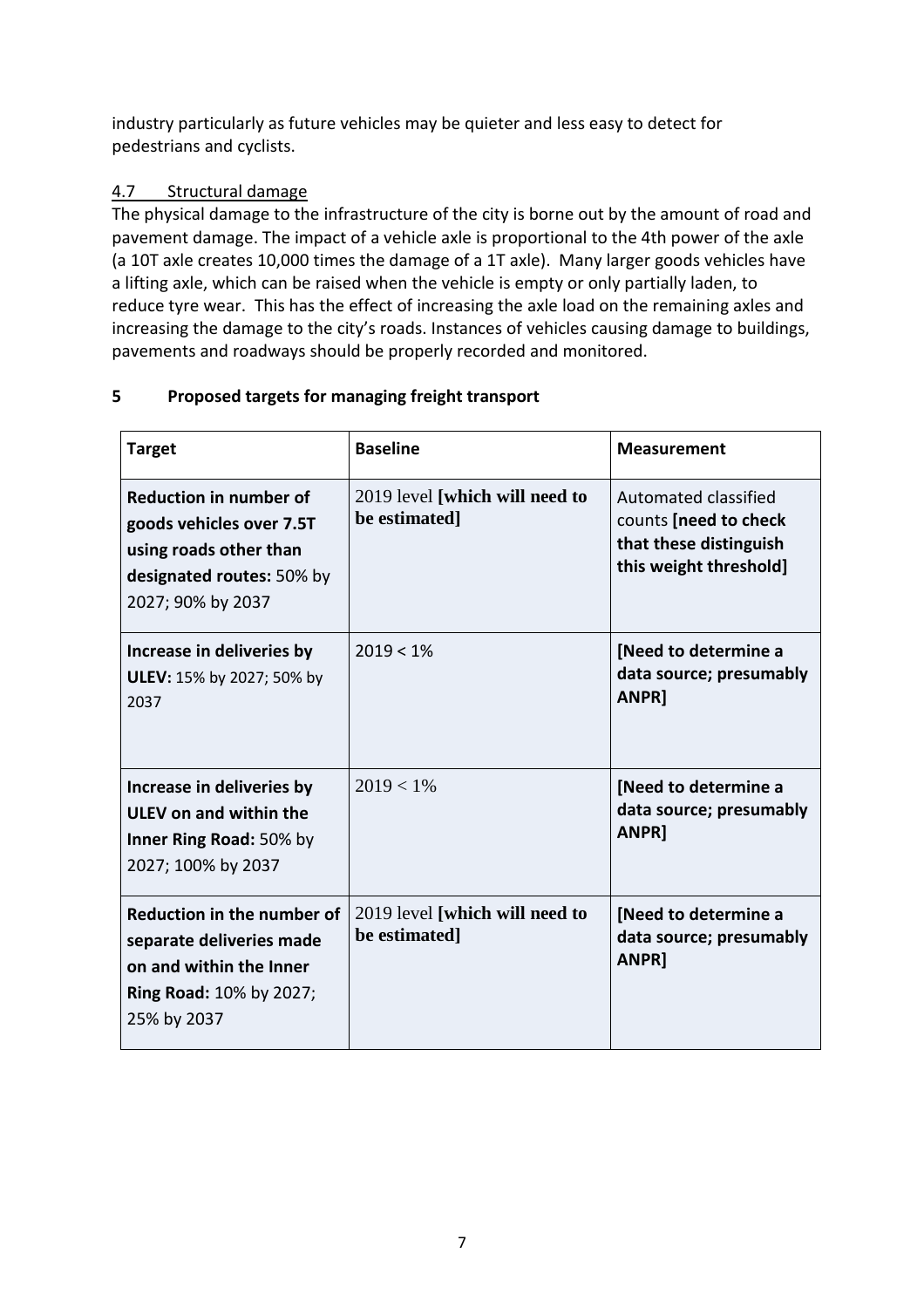| <b>Reduction in number of</b><br>deliveries on and within | 2019 level [which will need to<br>be estimated] | [Need to determine a<br>data source; presumably<br>ANPR] |
|-----------------------------------------------------------|-------------------------------------------------|----------------------------------------------------------|
| the Inner Ring Road made                                  |                                                 |                                                          |
| by motorised vehicle: 25%                                 |                                                 |                                                          |
| by 2027; 50% by 2037                                      |                                                 |                                                          |
|                                                           |                                                 |                                                          |

#### 5.1 Reduction in goods vehicles over 7.5 tonnes

Freight deliveries support the city's economy and help meet the needs of residents. Commercial vehicles are thus rightly given priority over cars in the Council's hierarchy. However, there is a requirement to match the vehicle to the road to reduce pavement damage and the risk to the safety of other road users caused by the use of the secondary and local roads by HGV and other large vehicles. The Trust advocates a ban on vehicles >7.5 tonnes within the city centre $^{12}$ , with a limit of 3.5 tonnes for vehicles delivering within the foot streets area. We also propose, below, establishing a designated network to which most such vehicles should be limited, and which can be designed to meet their needs.

#### 5.2 Increase in number of deliveries by Ultra Low Emission Vehicles

Internal combustion powered freight vehicles, predominantly diesel, make a significant contribution to poor air quality and ill health in the city through emission of  $NO<sub>2</sub>$  and particulates. Globally the emission of  $CO<sub>2</sub>$  contributes to climate change. Decreasing the number of IC vehicles, and their replacement by either electric vehicles or cargo bikes, will significantly improve local air quality and support national targets for decarbonising transport. Targets are proposed for the City of York Council area and, at a higher level, for the area bounded by the Inner Ring Road to reflect the disproportionate impact of poor air quality in the narrower more confined city centre streets and the need to protect pedestrian movement.

## 5.3 Reduction in number of deliveries on and within the Inner Ring Road

The foot streets area of the city centre is characterised by narrow streets hemmed in by historic buildings, with constrained junctions, on alignments dating to the Middle Ages and, in some cases, to the Romans. The dedication of the foot streets to pedestrians between 10:30 and 19:00 daily has led to a chaotic situation prior to 10:30 as many freight vehicles attempt to make deliveries in the city centre. Very few of these vehicles make full load deliveries. Some make part load deliveries to a number of city centre locations; others make small deliveries in the city centre as part of a longer delivery circuit. Reducing the number of delivery vehicles by more effective and efficient consolidation of these smaller deliveries would reduce congestion, pavement parking and create an improved, safer environment for other road users.

#### 5.4 Reduction in the number of deliveries on and within the Inner Ring Road made by motorised vehicle

<sup>&</sup>lt;sup>12</sup> York Civic Trust 2020. A Strategy for Managing York's Road Network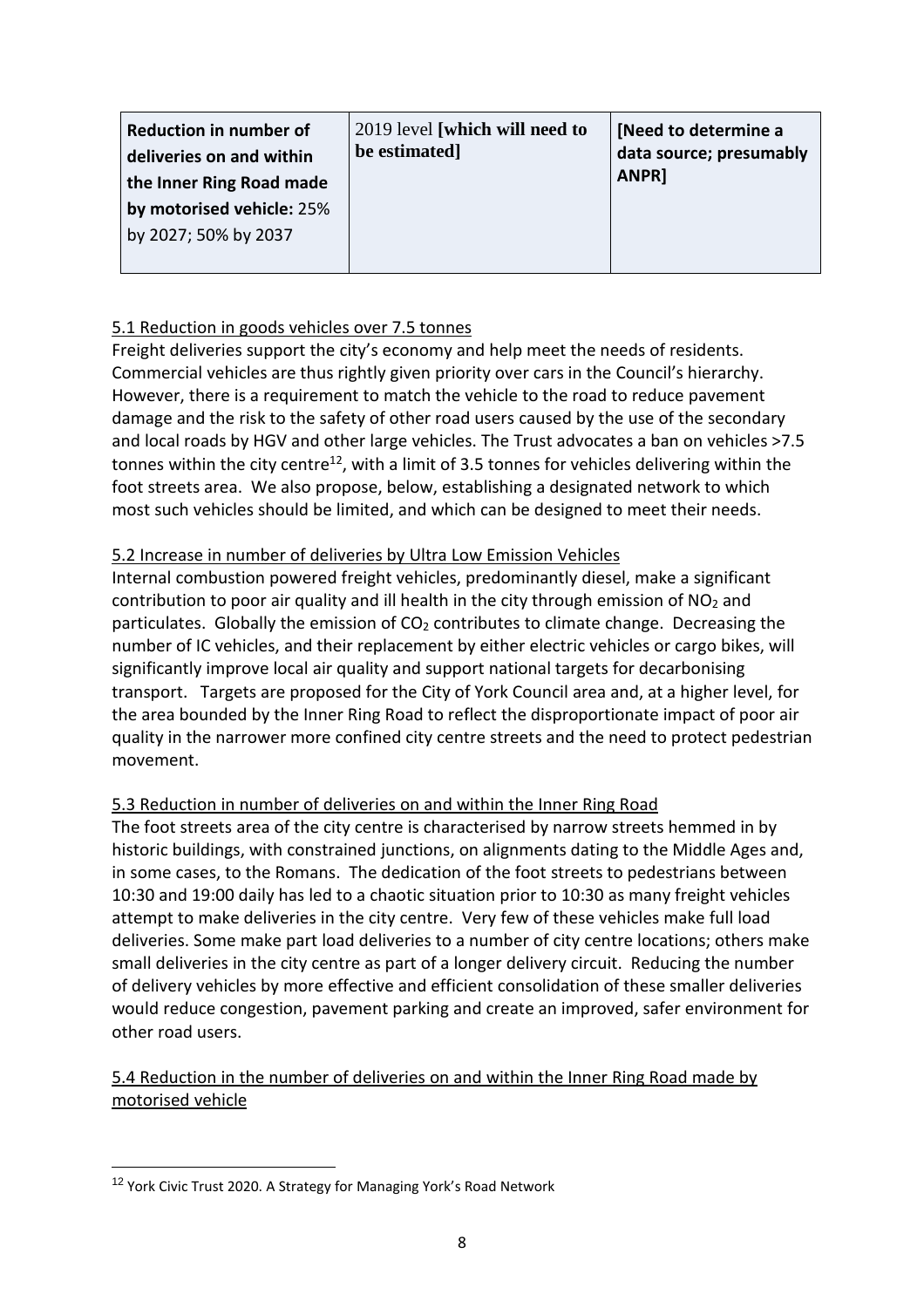Many deliveries within the city centre are relatively small, often a single pallet or parcel. Cargo cycles are already in use for deliveries within the city centre and are far better suited to delivering in the narrower streets in the foot streets area than four wheeled vehicles. We propose targets for reduction in the number of deliveries which use motorised transport.

# **6 The range of policy measures**

There is a serious lack of national guidance on good practice in freight and logistics management. However, there are now several documents available which suggest the basis for a possible freight strategy for York. In particular, we have reviewed a report on urban freight transport planning<sup>13</sup>, two recent reports from the European Commission<sup>14,15</sup>, an action plan from Transport for London<sup>16</sup> and recent guidance from the Urban Transport Group<sup>17</sup>. We have drawn on these to identify the following list of possible measures.

# 6.1 Information provision and behavioural stimuli

- Real time information and direction signs (covered in our companion report on Managing the Road Network)
- In-vehicle guidance (covered in our companion report on Managing the Road Network)
- Company travel plans (covered in our companion report on Managing Car Use, but to include revised timing of deliveries)
- Logistics company travel plans
- Driver training
- Driver procurement
- Incentivisation programmes to encourage better practice
- A Logistics Manager, potentially funded jointly by the Council and industry
- 6.2 Physical measures
	- New loading bays and facilities
	- Freight Consolidation Centres
	- Micro-consolidation Centres
	- Delivery hubs and parcel drop off points
	- Lorry parks
- 6.3 Regulatory measures

- Access restrictions
- Timed access restrictions
- Management of parking and loading
- Emissions restrictions
- Noise and vibration restrictions
- Freight corridors
- Freight traffic flow management
- Real time freight traffic management

<sup>&</sup>lt;sup>13</sup> Ballantyne EEF, Lindholm M and Whiteing A (2013). A comparative study of urban freight transport planning: addressing stakeholder needs. J Transport Geography 32 pp 93-101

<sup>&</sup>lt;sup>14</sup> European Commission, 2015. Making urban freight logistics more sustainable

<sup>&</sup>lt;sup>15</sup> European Commission, 2019. Sustainable urban logistics planning

<sup>&</sup>lt;sup>16</sup> Transport for London, 2019. Freight and servicing action plan

 $17$  Urban Transport Group, 2022. Delivering a greener future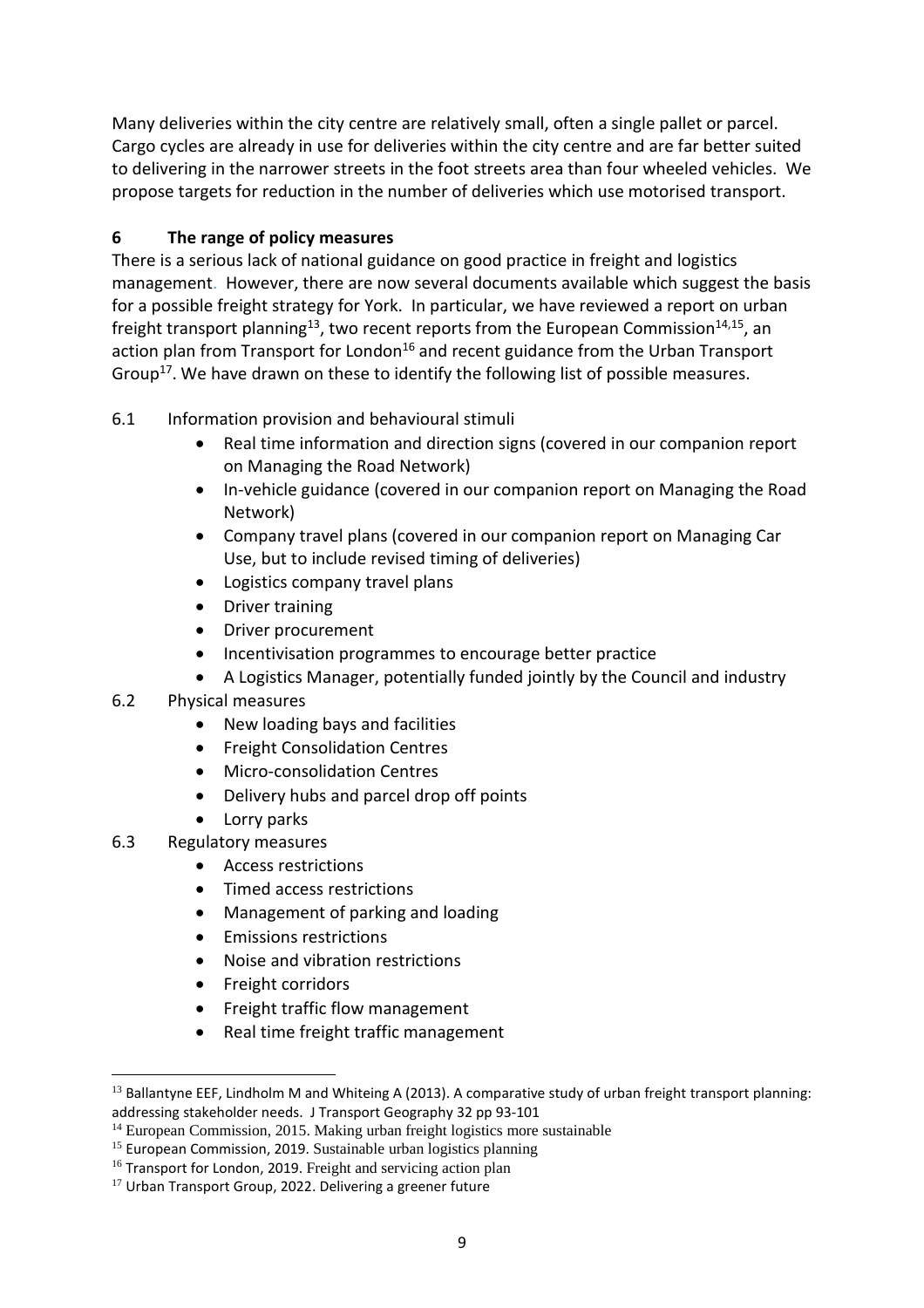- Enforcement
- Planning approvals for major developments
- 6.4 Other modes
	- Cargo cycles
	- Portering
	- Rail freight
	- Water
	- Drones

#### 6.5 Technology

- Electric vehicles
- Bio-fuels
- Hydrogen
- Smart traffic management systems
- Collision avoidance systems in vehicles
- 6.6 Pricing
	- Parking charges (covered in our companion report on Managing Car Use)
	- Workplace parking levies (covered in our companion report on Managing Car Use)
	- Road pricing (covered in our companion report on Managing the Road Network)
	- Charging clean air zones (covered in our companion report on Managing the Road Network)
	- Incentives to purchase improved vehicles (including cargo cycles)
	- Incentives to manage deliveries.

#### **7 The ways in which each measure might be used**

#### 7.1 Information provision and behavioural stimuli

7.1.1 Company travel plans We consider these in our companion report on Managing Car Use, but they typically focus on personal travel rather than freight. The 2013 JMP report<sup>18</sup> advocated Delivery and Servicing Plans (DSPs), and proposed developing them for the two universities, the Council itself and a specific sample street such as Stonegate. To the best of our knowledge, none of these has been taken further. TfL has advocated DSPs as one of the four key projects for increasing freight sustainability in London<sup>19</sup>. Key outputs from individual sites might include reducing the number of freight trips, avoiding congested and sensitive times, specifying designated routes, encouraging safe loading and reducing emissions. For a street or area, there might be the additional benefit of sharing movements, such as for waste removal. There would be a benefit in developing DSPs for businesses across York, and for considering area-wide ones within and close to the city centre and in the major out of town centres. The Freight Forum is of the view that it such plans improved loading and unloading efficiencies it would benefit industry. Construction Site Servicing Plans (CSSPs) should also be developed for all new construction contracts.

<sup>18</sup> JMP, 2013. York Freight Improvements Study

<sup>&</sup>lt;sup>19</sup> TfL 2007. London Freight Plan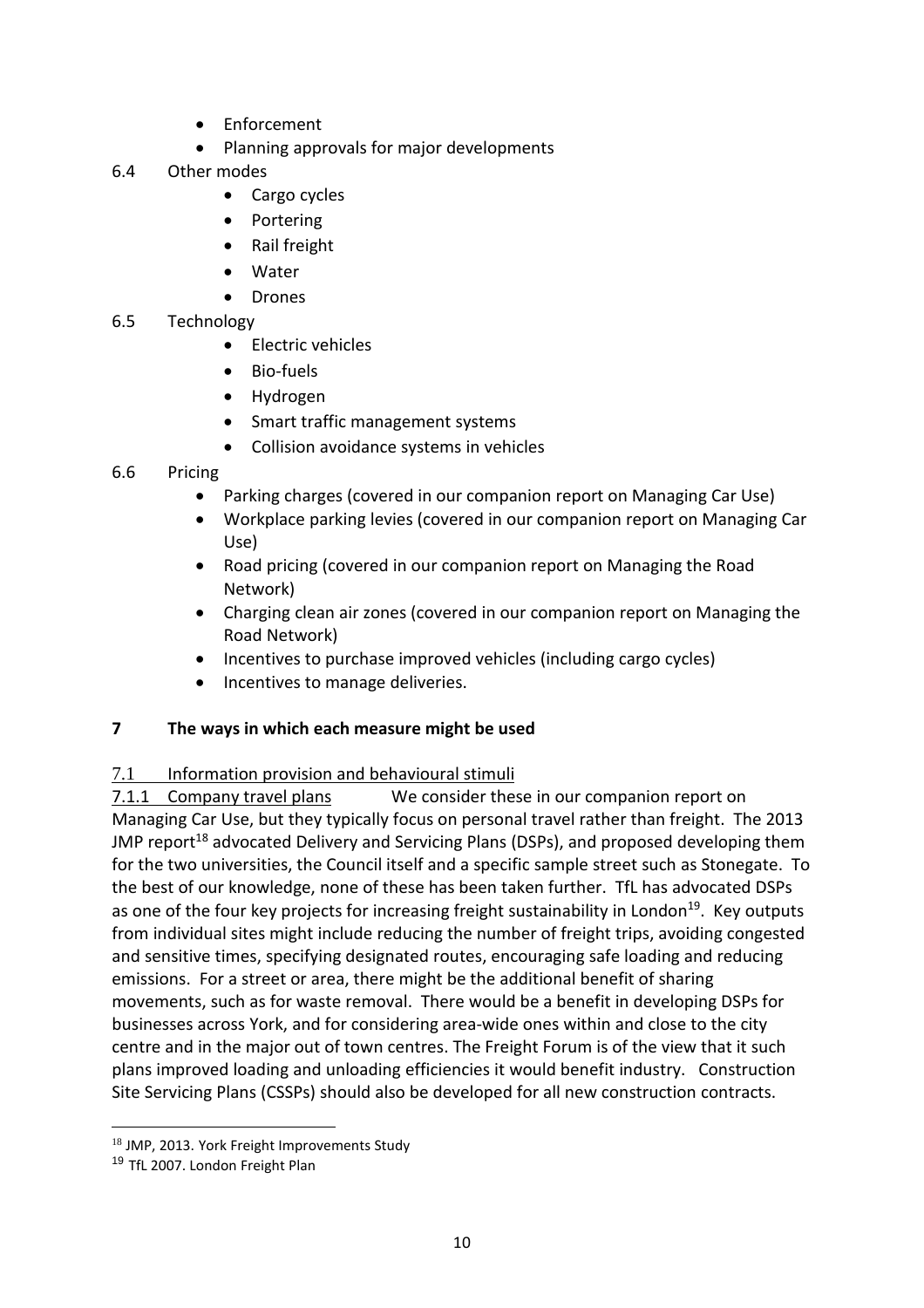They should incorporate a requirement to commit to meeting the CLOCS standard<sup>20</sup> to improve construction traffic safety.

7.1.2 Logistics company travel plans These are a logical complement to Delivery and Service Plans but focus on the companies which deliver freight to and within York for others. The aims and potential benefits would be similar. We are unaware of any focus on such plans elsewhere. However, the 2013 JMP study<sup>21</sup> reported on interviews with 12 logistics and supply companies serving York, and these might offer a useful starting point.

7.1.3 Driver training Driver training could usefully reinforce the approaches adopted in Company Travel Plans, thus helping to ensure that loads are delivered efficiently, and that freight activity does not cause unnecessary disruption. In addition, attention could be focused on safe driving and collision avoidance.

7.1.4 Driver procurement It is clear from the Freight Forum that availability of qualified drivers is a major constraint on efficient freight operation at present, and it seems likely that staffing levels will remain unpredictable for some considerable time. There may be a case for the Council offering support to industry and business in promoting driving as a career and York as a desirable location in which to work.

7.1.5 Incentivisation programmes We discuss a number of general incentivisation measures in our report on Managing Car Use, some of which, such as carbon reduction campaigns, are relevant to freight as well. In addition, the 2013 JMP study refers to Transport for London's highly successful road freight management programme aimed at ensuring business continuity during the 2012 Olympic Games<sup>22</sup>. This focused on the four Rs: Reduce, Re-time, Re-route and Revise mode, all of which could be promoted on a continuing basis in York.

7.1.6 A Logistics Manager The City of York Council lacks expertise in freight and logistics, which may help explain the lack of consideration of freight in the 2011 Local Transport Plan. If the Council is to develop and oversee a new freight and logistics strategy, it will be essential to have access to the specialist skills needed. Were that individual also to have lead responsibility for the Council's own Delivery and Servicing Plan, it should assist in enabling the Council to lead by example. We suggest that this post might be jointly funded by the Council and industry.

## 7.2 Physical measures

7.2.1 New loading bays and facilities The 2013 JMP study recommended a kerbside audit in the city centre to record current loading activity, identify areas where loading was disruptive, and seek locations for providing new loading bays aligned with access routes. There is a strong case for conducting such an audit now in connection with the other measures proposed in this report, extending it to other district centres and business parks,

<sup>20</sup> www.clocs.org.uk

<sup>21</sup> JMP, 2013. York Freight Improvements Study

 $22$  TfL 2012. Keep on running, Managing deliveries during the Games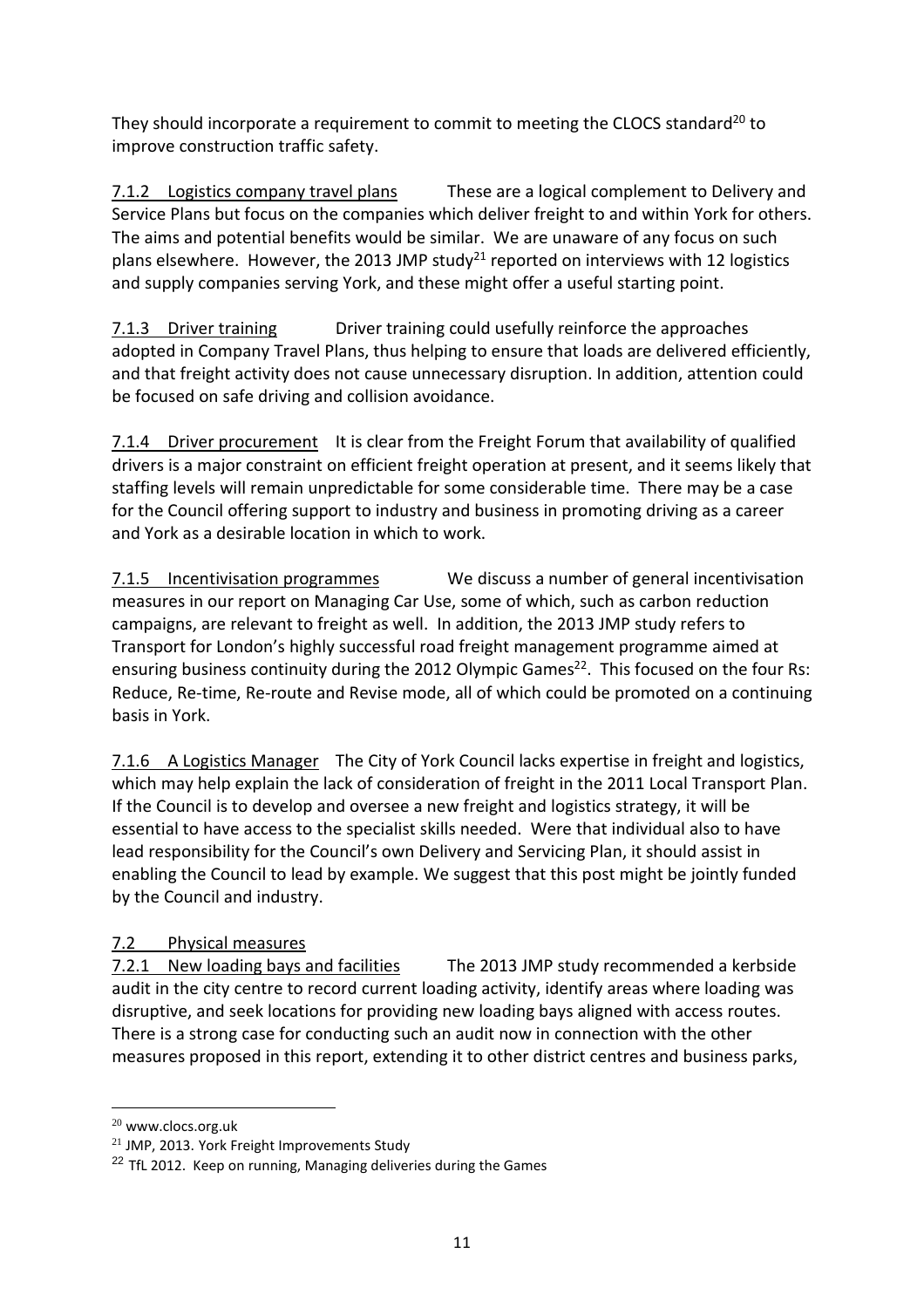and allocating capital funding to providing new facilities in priority locations. The audit should also look at means to improve portering for final delivery.

7.2.2 Freight Consolidation Centres Much of the 2013 JMP study<sup>23</sup> focused on the development of a single Freight Consolidation Centre (FCC) for York, which was then seen as the most significant initiative which the Council might take. It referred to examples in Bristol, London, Newcastle, Perth and Sheffield. The focus was to be on supplies to the city centre for both retail and business, with additional facilities for stock storage designed to assist those businesses with limited storage space. The most appropriate locations were suggested as close to the Askham Bar and Designer Outlet junctions on the A64. Onward travel to the city centre was to be by low emission 7.5T vehicles, with an estimated saving of up to 250,000 veh-km per year. A significant benefit of a freight consolidation centre would be to improve the utilisation of HGVs and their drivers, by reducing the mileage travelled on congested city centre roads. Were an FCC still to be considered an affordable option, it seems sensible to develop it based on these recommendations, using zero emission vehicles.

7.2.3 Micro-Consolidation Centres As an alternative or complement to a single FCC, it would be possible to consider a series of micro-consolidation facilities closer to the city centre, which could focus on servicing a specific area, specific types of goods or on receiving supplies delivered along a given corridor. One advantage of having such facilities close to the centre would be the potential for onward travel by courier bike, as Yorkshire Distribution and Logistics already does with Greenlink Couriers. The funding granted to the City of York Council under DEFRA's Air Quality Grant Scheme<sup>24</sup> will support a pilot project to test a micro-consolidation centre model for commercial light goods. Any such centres would need to be managed on behalf of users. We suggest that this might be a role for our proposed Freight and Logistics Manager.

7.2.4 Parcel delivery hubs One result of the growth in online shopping has been an increase in light van deliveries in residential areas<sup>25</sup>, which may need to be duplicated if residents are unavailable. Some online suppliers such as Amazon are already providing delivery hubs in residential areas<sup>26</sup> which allow residents to collect their parcels when convenient; the Post Office offers a similar facility. These will help reduce travel by light vans, and in particular limit traffic in residential streets. We see a case for the Council ensuring that such a facility is provided in each community, and that it is open to all suppliers.

7.2.4 Lorry parks Night-time lorry parking is a problem in some residential areas, and to counter it the Council has invested in a lorry park at York Auction Centre, Murton<sup>27</sup>. It would be helpful to assess how effective this has been and, if problems arise elsewhere, to seek additional locations.

<sup>23</sup> JMP, 2013. York Freight Improvements Study

<sup>&</sup>lt;sup>24</sup> CYC 2020. York Air Quality and Freight Movements Feasibility Study

<sup>&</sup>lt;sup>25</sup> York Civic Trust 2021. A Strategy for Reducing Travel

<sup>26</sup> https://www.amazon.co.uk/ulp/view?ref=hub\_uk\_gw\_evr\_003

<sup>27</sup> https://www.york.gov.uk/LorryPark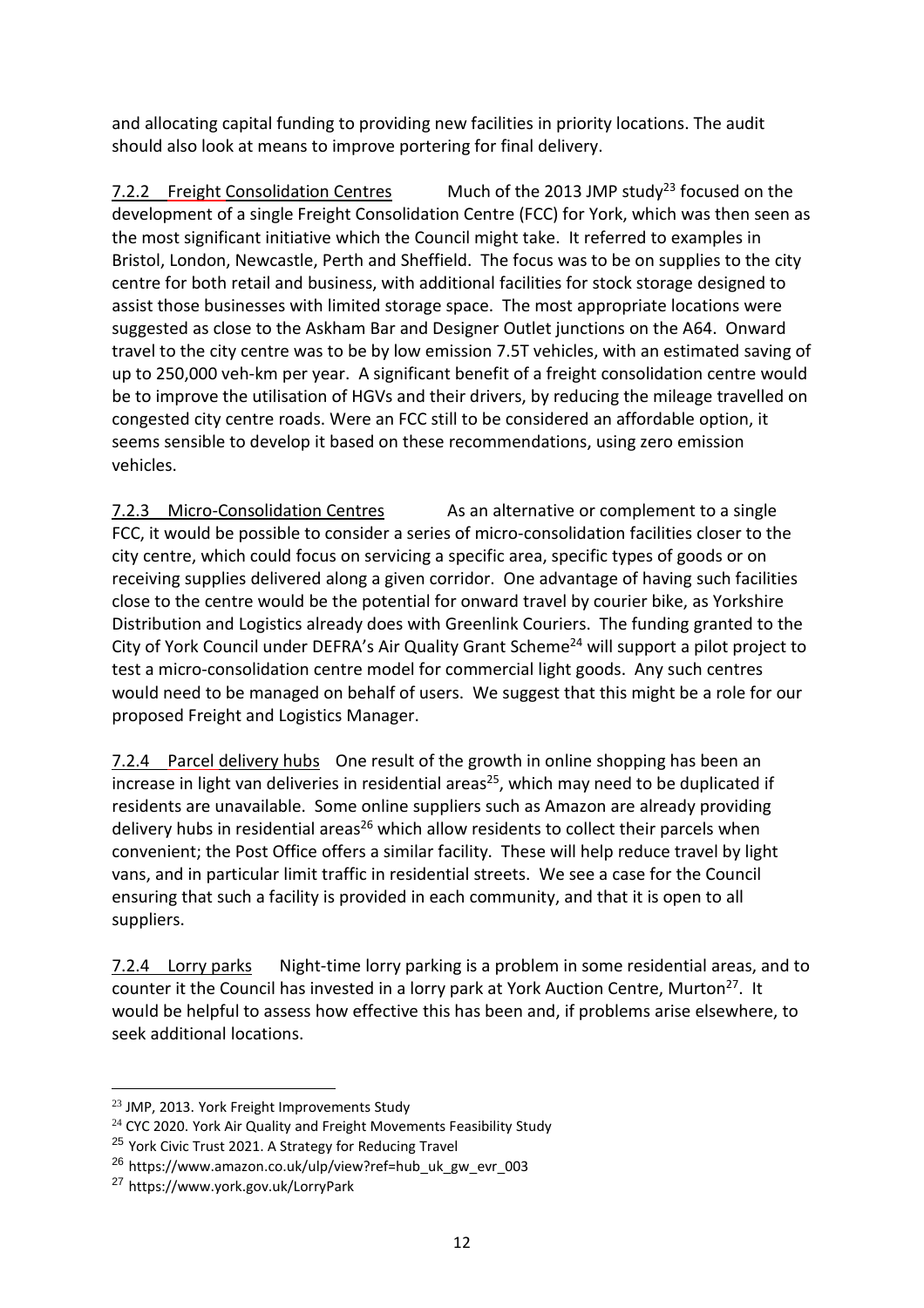#### 7.3 Regulatory measures

7.3.1 Access restrictions These limit the movement of vehicles above a given weight, or in some cases length. They help avoid intrusion into environmentally unsuitable streets, and damage to bridges, road surfaces and buildings. However, they need to be designed to avoid restricting access for essential freight or adding significantly to operating costs. They are only used selectively in York at present, with the most widely used measure being bans on vehicles of over 7.5T except for access on roads such as Water Lane. Their further application was not discussed in the 2013 JMP report. We suggest that it would be appropriate for the Council now to develop, with the freight industry, an agreed network which vehicles of over 7.5T would be expected to use, except for local access. This network would need to link all key destinations to the outer ring road but would not need to be fully connected within the urban area. For example, we do not envisage it including all sections of the inner ring road. Where appropriate, destinations away from the network could be serviced by a Micro-Consolidation Centre. Designation of such a network would help ensure that appropriate signing, road layout and surfacing was provided for larger vehicles on the dedicated network. The Trust has further proposed limiting access to the footstreet network to vehicles under 3.5T to reduce pavement damage and intimidation of pedestrians<sup>28</sup>. Any such restriction would need to be carefully coordinated with plans for one or more Micro-Consolidation Centres.

7.3.2 Timed access restrictions The main purpose of such restrictions is to free retail and leisure areas for use by pedestrians and by frontage premises and, in some cases, to avoid night-time noise. They need to be designed to ensure that servicing can still take place efficiently both within the affected area and in other local destinations served by the same vehicles. They are currently used principally in the footstreet area of the city centre, and have recently been extended, both in area and by time of day. Freight Forum discussions have highlighted some problems with the extended hours, both for those delivering and those receiving deliveries, but it appears that these problems can be fairly readily resolved, and the Council now intends to regulate to make the 1030 to 1900 restricted period permanent. The Trust proposes that the Council develops proposals for pedestrian streets in other shopping areas<sup>29</sup>. If it is to do so, we suggest that it uses the same hours of operation. The 2013 JMP report<sup>30</sup> recommended that the Council adopt a city-wide policy of promoting out-of-hours deliveries to businesses where the supply chain can be altered accordingly, given the potential benefits for congestion relief, and the environment. We suspect that this has not happened but consider it still to be appropriate.

7.3.3 Management of parking and loading Parking regulations cover on-street parking restrictions; on-street loading and servicing restrictions; pavement parking; and offstreet parking restrictions. With the exception of pavement parking in locations where there are no parking restrictions, these are all subject to civil enforcement by the Council, and we assume that the Council will continue to employ sufficient staff to achieve acceptable compliance levels and will cover the cost of doing so from the combination of charges and fines levied. We assume that the Council will continue to restrict parking in locations where it is hazardous or causes congestion. There is also a growing need to ban

<sup>&</sup>lt;sup>28</sup> York Civic Trust 2021. A Strategy for Managing York's Road Network

<sup>29</sup> York Civic Trust, 2021. A Walking Strategy for York

<sup>30</sup> JMP, 2013. York Freight Improvements Study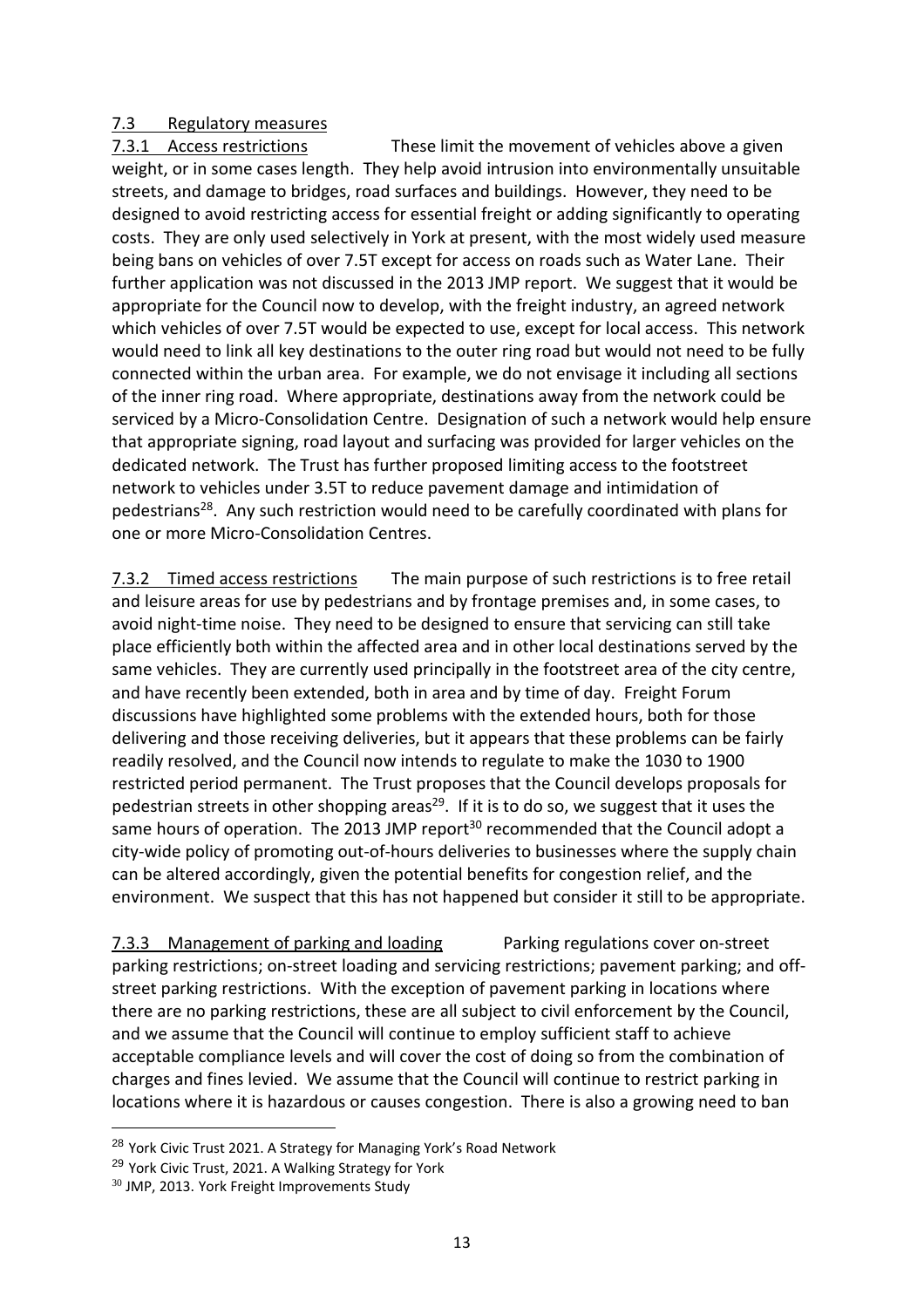parking and loading or unloading on marked cycle lanes; where space is needed, the road layout should be redesigned to provide loading bays and parking spaces separated from cycle lanes by buffer strips. The Trust has recommended that the Council should take advantage of the anticipated legislation on pavement parking<sup>31</sup> and adopt a default position that parking or loading and unloading on pavements will be prohibited, except where there is little alternative and at least a 1.8m footway can be retained alongside parked vehicles<sup>32</sup>.

7.3.4 Emissions restrictions Controls on levels of particulates and oxides of nitrogen emitted are principally used on public health grounds. The main measure is the use of Clean Air Zones, but anti-idling restrictions are also relevant. There is a separate issue of carbon emissions and their impact on climate change; this is principally tackled by choice of motive power, as discussed in Section 7.5. The 2013 JMP report discussed Clean Air Zones in some detail, but their assessment is now somewhat dated. The government has since introduced standard requirements for Clean Air Zones, and specified four categories, of which Classes B, C and D include freight vehicles<sup>33</sup>. It identified a number of local authority areas for which such zones were required, but York was not included, because the government's database fails to record the high levels of emissions experienced in the city. However, the Council has introduced, on its own initiative, a Clean Air Zone for buses, covering all roads within the inner ring road<sup>34</sup>. The Trust has recommended that the scope of the zone be expanded to include cars and commercial vehicles<sup>35</sup>. Anti-idling restrictions are already in place throughout York<sup>36</sup> but are poorly enforced and hence poorly observed.

7.3.5 Noise and vibration restrictions Noise from heavier commercial vehicles is a concern in several areas of the city and is a potential health hazard. Vibration can cause alarm and disturbance and, on occasion, structural damage. However, attribution is often difficult to establish, and area-wide solutions difficult to provide. Instead, the most appropriate measure is to limit use by vehicles likely to cause these impacts, and our proposals for a network of access controls, in 7.3.1 above, is designed to this end. It is a common misunderstanding that multi-axle vehicles cause less damage than dual axle ones. Increased tyre resistance forces increase damage caused by these journeys.

7.3.6 Freight corridors The Freight Forum has raised the possibility of establishing designated, well signed and managed corridors to enable freight to access the city centre and other key destinations from the outer ring road. Our proposals in 7.3.1 for an agreed road network for vehicles of over 7.5T would contribute towards this. The Trust has advocated gating of general traffic as a way of managing traffic flows to the city centre<sup>37</sup>. This would involve identifying a location on each radial road where traffic would be held when demand exceeded the capacity of the inner-city road network, with buses and taxis permitted to bypass the queues. Such a scheme already operates on the Tadcaster Road

<sup>&</sup>lt;sup>31</sup> Department for Transport, 2020. Pavement parking: options for change

<sup>&</sup>lt;sup>32</sup> York Civic Trust, 2021. A Walking Strategy for York

<sup>33</sup> https://www.gov.uk/guidance/driving-in-a-clean-air-zone

<sup>34</sup> https://www.local.gov.uk/case-studies/city-york-caz

<sup>&</sup>lt;sup>35</sup> York Civic Trust, 2021. A Strategy for Managing Car Use in York

<sup>36</sup> https://www.york.gov.uk/EngineOff

<sup>&</sup>lt;sup>37</sup> York Civic Trust, 2021. A Strategy for Managing York's Road Network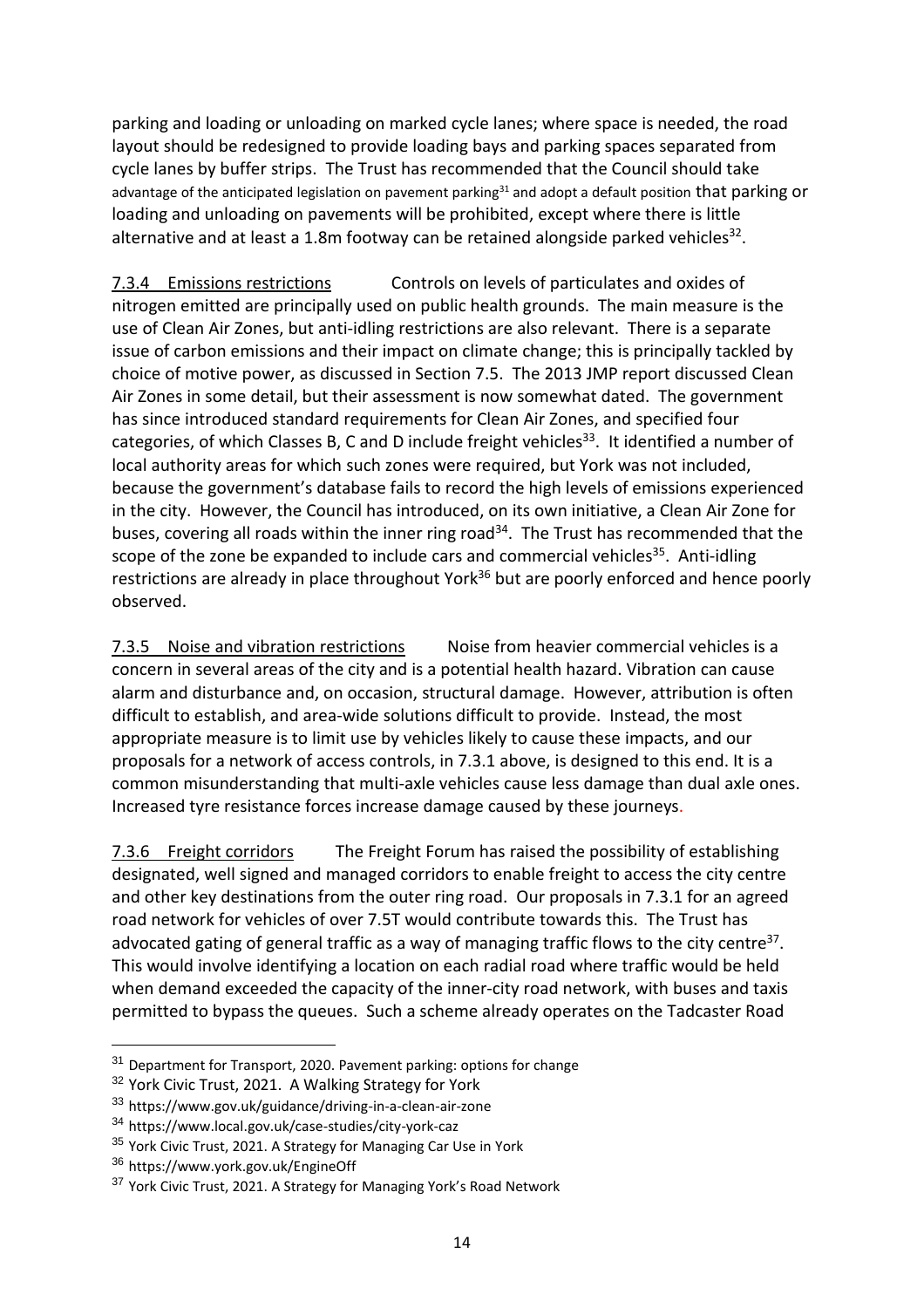and The Mount and, to a limited extent, on Boroughbridge Road, Malton Road and Hull Road. It would be sensible to allow designated zero emission vehicles from any Freight Consolidation Centre to bypass the queues. Depending on the demand, it may be possible also to allow other freight vehicles to do so on the designated freight corridors.

7.3.7 Freight traffic flow management The management of freight flows is a task shared between suppliers, customers, logistics companies and the Council, and is thus difficult to coordinate. The proposals for Delivery and Servicing Plans and Logistics Company Plans in 7.1.1 and 7.1.2 above should help, particularly if the Council and the proposed Logistics Manager (7.1.5) are directly involved. The Council is also able to assist through its traffic control and management facilities, which manage traffic signals throughout the city. The default position is that traffic signal settings are optimised for general traffic, which predominantly involves private cars, though some priority is given to buses. We recommend that, as part of the approach of developing a freight network (7.3.1) and freight corridors (7.3.6) traffic signal settings on these routes are designed to give greater weight to the larger freight flows.

7.3.8 Real time freight traffic management Logistics companies will already manage their freight and vehicle movements in real time. The Council is now pioneering a real time approach to managing traffic, using smartphone location and camera data as input, a real time traffic model and traffic signal settings and variable message signs as output. Again, the default position is that signals and signs are optimised for general traffic, which predominantly involves private cars. We recommend that consideration be given to giving greater weight to freight flows.

7.3.9 Enforcement Many of the management measures in this section are critically dependent on effective enforcement. However, evidence suggests that enforcement, particularly of commercial vehicles remaining in footstreets during footstreet hours, and of loading in restricted locations or on pavements, is less than effective. This in turn discourages other drivers from obeying the regulations and penalises those who do. Enforcement responsibilities are divided between the Council and the police, but government is proposing transferring some responsibility for moving vehicle offences from the police to local authorities. The Council thus needs to ensure that it employs sufficient staff to provide effective and fair enforcement, and to use revenues from fines accruing to the Council to help finance it in doing so.

7.3.10 Freight planning for developments Site plans should be designed to reduce the amount of commercial vehicle traffic to a minimum<sup>38</sup> [ref]. New developments should actively consider the delivery of parcels and other goods to the site by incorporating community parcel drop facilities. These can be either a block of lockers or the use of a retail premises. On larger developments the potential for a micro consolidation point should be accommodated by including unloading bays in the design. These may be constructed by simply utilising an area of road space or involve a specially purposed building. Last mile deliveries could then be undertaken by cargo-bikes or pedestrian porters.

<sup>38</sup> Urban Transport Group, 2022. Delivering a greener future. Pages 29-31.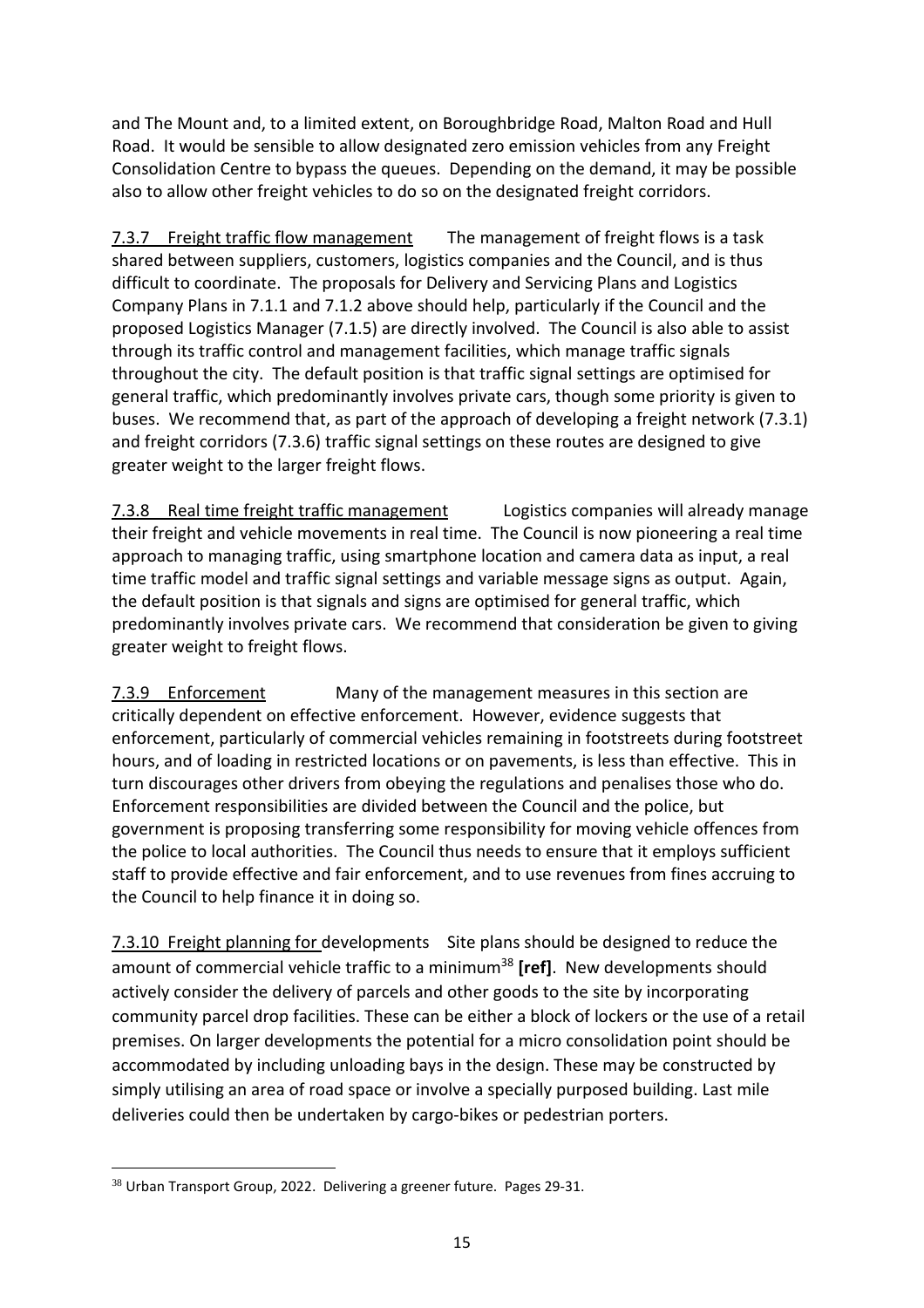#### 7.4 Other modes

7.4.1 Cargo cycles Three types of cycle are used in York for carrying cargo. Food delivery couriers carry merchandise on their backs, with typical loads of up to 5kg; two wheeled cargo cycles can carry up to 40kg in a basket between the rider and the front wheel; three wheeled cargo cycles can carry up to 200kg in a hold behind the rider. Food delivery couriers are not likely to have a major impact on freight movement and are not considered further here. The two types of cargo cycle are valuable for last mile deliveries and are increasingly being promoted for this purpose. Two logistics companies already use three wheeled cargo cycles for distribution within the city walls, and the DEFRA study is investigating the potential for their wider use. We envisage then being used for a significant proportion of deliveries from micro-consolidation centres (7.2.3) to the city centre, and potentially in pedestrian areas in district centres and from delivery hubs (7.2.4). In our report on Improving Cycling, we recommend that they (but not courier cycles) be permitted to access the wider city centre footstreets during restricted hours.

7.4.2 Portering Porters with trolleys offer a traditional form of delivery within the city centre and continue to be used in the narrower streets such as the Shambles. They could be used more widely from any nearby transhipment centres. In addition, it would be possible to limit servicing vehicles, during permitted hours, to the wider footstreets, and require portering from them to premises on narrower streets. There may be a case for the Council investing in a fleet of trolleys, and in storage areas for them, to avoid smaller businesses having to purchase and store their own.

7.4.3 Rail freight The opportunities for bulk freight movement in York by rail appear limited, given the limited demand for bulk deliveries. However, there is renewed interest in the development of a rail-based parcel and pallet distribution service. Network Rail and the logistics company Orion recently demonstrated the use of converted passenger trains to carry freight in the same roll [cages](https://www.google.com/search?q=roll+cages&client=firefox-b-d&source=lnms&tbm=isch&sa=X&ved=2ahUKEwit8_6vv9jxAhVTXMAKHUsxCIoQ_AUoAnoECAQQBA&biw=1395&bih=908) often used by lorries delivering to retailers<sup>39</sup>. The Freight Forum has raised the potential for establishing a Consolidation Centre at York station, with one or more trains from a major consolidation hub calling at a number of stations including York to unload roll cages of parcels. From the station parcels would be delivered within the city by electric vehicle or cargo cycles. We recommend that the Council explores this possibility further within the DEFRA study. It would offer a much more sustainable use of the space around the station than does the currently proposed multi-storey car park.

7.4.4 Water Many continental cities make extensive use of their waterway networks for the distribution of bulk freight; commonly carried loads include beer for city centre bars and waste disposal. Unfortunately, the potential in York is limited by the lack of commercial frontages, the dangers of flooding, the little used lock at Castle Mills and the distance to the nearest freight handling facility in Goole. It seems probable that waterbased freight opportunities will be limited to one-off applications such as the recent reconstruction of the Guildhall using Queen's Staith.

7.4.5 Drones Drones have been developed over the last decade as a means of delivering smaller payloads in areas which are otherwise difficult to access. The distribution

<sup>39</sup> https://orion.railopsgroup.co.uk/news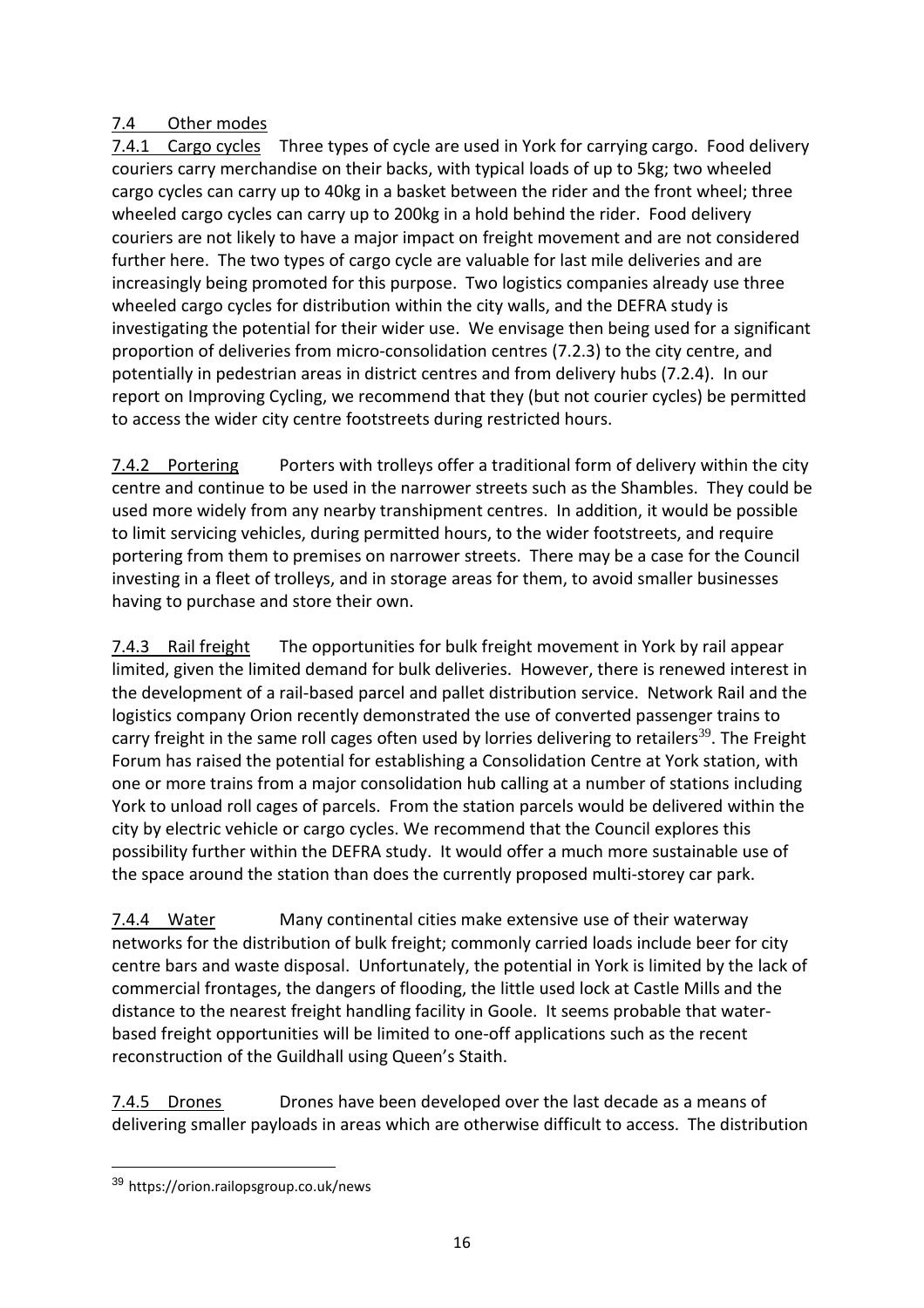of medicines to remote communities in Africa has demonstrated their wider potential. However, drone use in denser built-up areas in the UK is limited by the regulatory environment imposed by the Civil Aviation Authority<sup>40</sup>. It is possible that drones may become a relevant option during the life of the new Local Transport Plan, and we recommend that the Council, through its proposed Logistics Manager (7.1.5) should retain a watching brief on their development.

#### 7.5 Technology

7.5.1 Electric vehicles Rapid advances are being made in battery and charging technology and there are a number of smaller, battery powered, vehicles now available on the market, including cargo cycles and light delivery vehicles (LDV). Problems of battery size and weight currently limit payload and range for HGVs. Although trials have started with an electric HGV on short distance trips<sup>41</sup>, a more general solution may be some years away. As battery powered vehicles become more widely available the key enabler of greater use within the city is the provision of adequate charging capacity, as it is for electric cars and buses.

Key requirements of any electric vehicle charging point include adequate capacity on the local electric distribution network to supply electric vehicle charging; a mix of fast and standard chargers to cater for customers' varying requirements; universal plug technology so any vehicle can use any charger; and payment by charge, debit or credit card rather than a subscription model.

Within York the Council has a critical role as a facilitator who can bring industry partners together to leverage the economies of scale and avoid costly duplication of charging facilities. As planning authority, it can use existing powers to promote the construction of charging facilities. As a major fleet operator in its own right itshould commit to a defined programme to replacing its internal combustion fleet of freight and service vehicles with battery vehicles.

The government has commissioned a trial of eHighway in which HGVs equipped with a pantograph to draw power from electric lines running above the road<sup>42</sup>. The eHighway system is envisaged for installation only on the trunk road network, with vehicles using battery or "range extending" diesel engines for travel off the trunk road network. It is not expected that eHighway is appropriate for the City of York.

7.5.2 Bio-fuels Bio-fuels can be used as partial or complete replacement for conventional diesel or petrol, reducing greenhouse gas emissions from transport although not reducing other emissions. A blend of a small quantity of bio-fuel with conventional fuel can be used without modification to vehicle engines. Legislation recently increased the bio-

<sup>40</sup> https://www.caa.co.uk/consumers/remotely-piloted-aircraft/

<sup>41</sup> https://www.tescoplc.com/news/2021/tesco-powers-into-the-new-year-with-the-uk-s-first-commercialelectric-articulated-hgvs/

<sup>42</sup> https://www.theguardian.com/environment/2021/jul/27/uk-government-backs-scheme-for-motorwaycables-to-power-lorries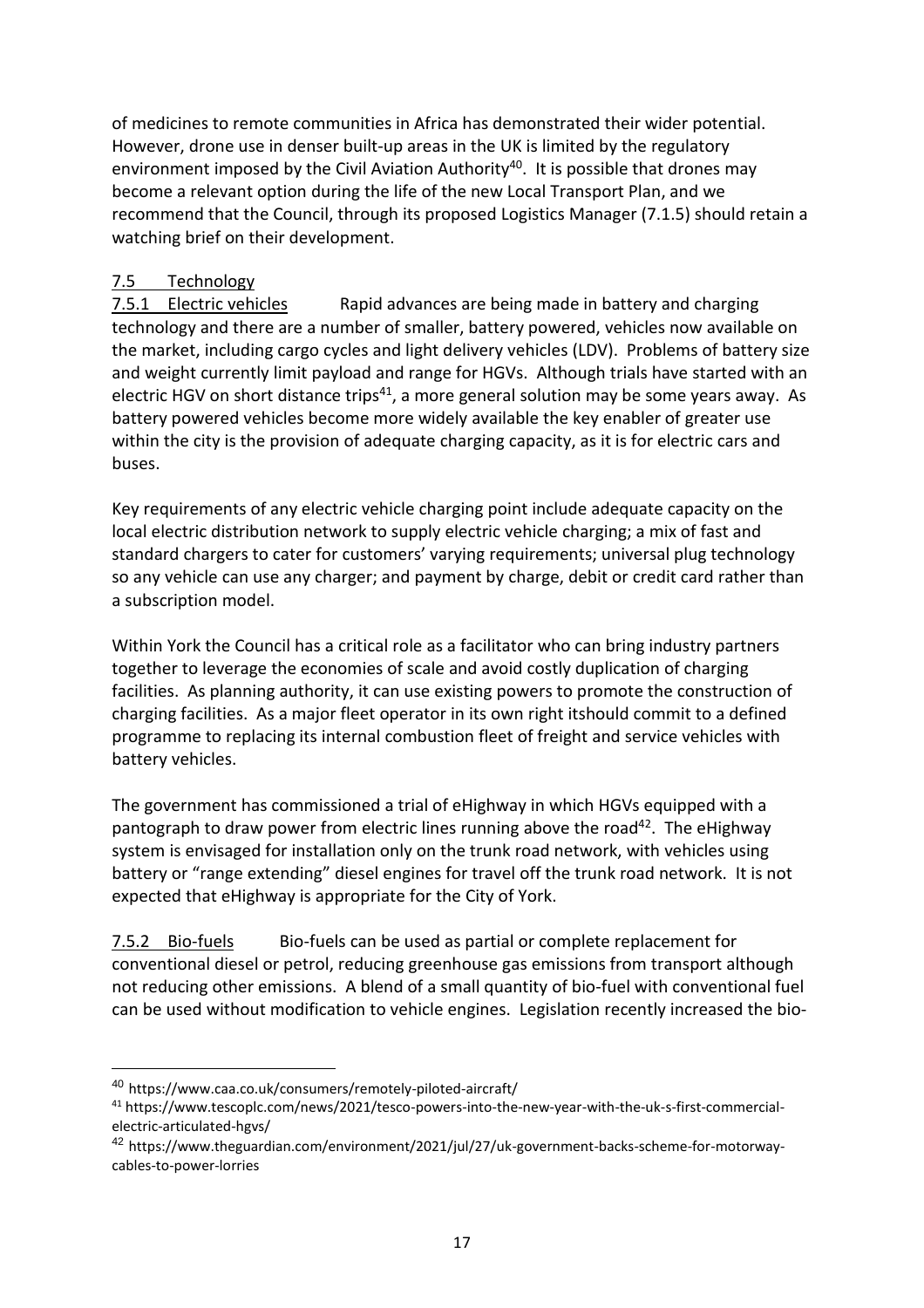ethanol content of petrol to 10%<sup>43</sup>, diesel in use in UK contains c 7% bio- diesel. Bio-fuels may have a place to play as an interim solution for larger freight vehicles whilst battery technology is developed to give range and payload capability for the largest vehicles. Blends of diesel with a greater percentage of bio-diesel are possible and would deliver greater reductions of greenhouse gas, however these are better suited to those operators who buy fuel in bulk and operate their own fuelling facilities $^{44}$ .

For York, freight vehicle operators with the largest fleets should be encouraged to adopt a higher blend of bio-fuels as an interim step on the path to zero carbon vehicles. The Council should commit to convert its larger vehicles which cannot be replaced with electric vehicles to a higher blend of bio-diesel. Businesses in York that buy transport and delivery services, for example Nestle, Portakabin and supermarkets, should use their commercial leverage to incentivise operators to adopt high blend fuels.

7.5.3 Hydrogen Hydrogen can be used in freight vehicles either as a fuel for an internal combustion engine or to power a fuel cell to generate electricity to power an electric motor<sup>45</sup>. This can deliver a 100% reduction in greenhouse gas emissions, provided the hydrogen is "green", in being produced using electricity from a renewable source. However, it is produced, hydrogen is a relatively inefficient fuel source, in which only 23% of the energy input is available at the wheel. The use of hydrogen as a transport fuel for freight vehicles requires significant investment in vehicles, hydrogen generation and distribution. In light of the inefficiency of the hydrogen cycle and the question mark over how hydrogen is produced it is not recommended as a transport fuel for use in York.

7.5.4 Smart traffic management systems In order to make delivery plans work effectively it will be necessary to install a vehicle monitoring system using either cab transponders (similar to those used on buses) or vehicle number plate recognition cameras. The need to generate permits to load/unload in the city will provide a possible income stream which could be used to finance the enforcement network.

7.5.5 Collision avoidance systems The emerging driving technologies using all-round cameras and Lidar provide increasing opportunities to protect more vulnerable road users. All-round camera provision should be a minimum requirement for vehicles servicing the city. Application could start in the city centre and subsequently be extended to the rest of the city. Any requirement should be updated further as technology develops.

## 7.6 Pricing

 $\overline{a}$ 

7.6.1 Incentives to purchase improved vehicles The government has recently launched competitions to bid for financial support for low emission freight vehicles<sup>46</sup>. Cities which have introduced charged Clean Air Zones, including Birmingham and London, have also offered support for scrapping non-complaint vehicles. While the Council is unlikely to be able to offer such support itself, it could usefully work with the Freight Forum to identify

<sup>43</sup> The Motor Fuel (Composition and Content) and Biofuel (Labelling) Amendment Regulations 2021 <sup>44</sup>https://assets.publishing.service.gov.uk/government/uploads/system/uploads/attachment\_data/file/97482 2/targeting-net-zero-rtfo.pdf

<sup>45</sup> https://www.daf.co.uk/en-gb/trucks/alternative-fuels-and-drivelines/hydrogen

<sup>46</sup> Innovate UK OLEV Low Emission Freight Demonstration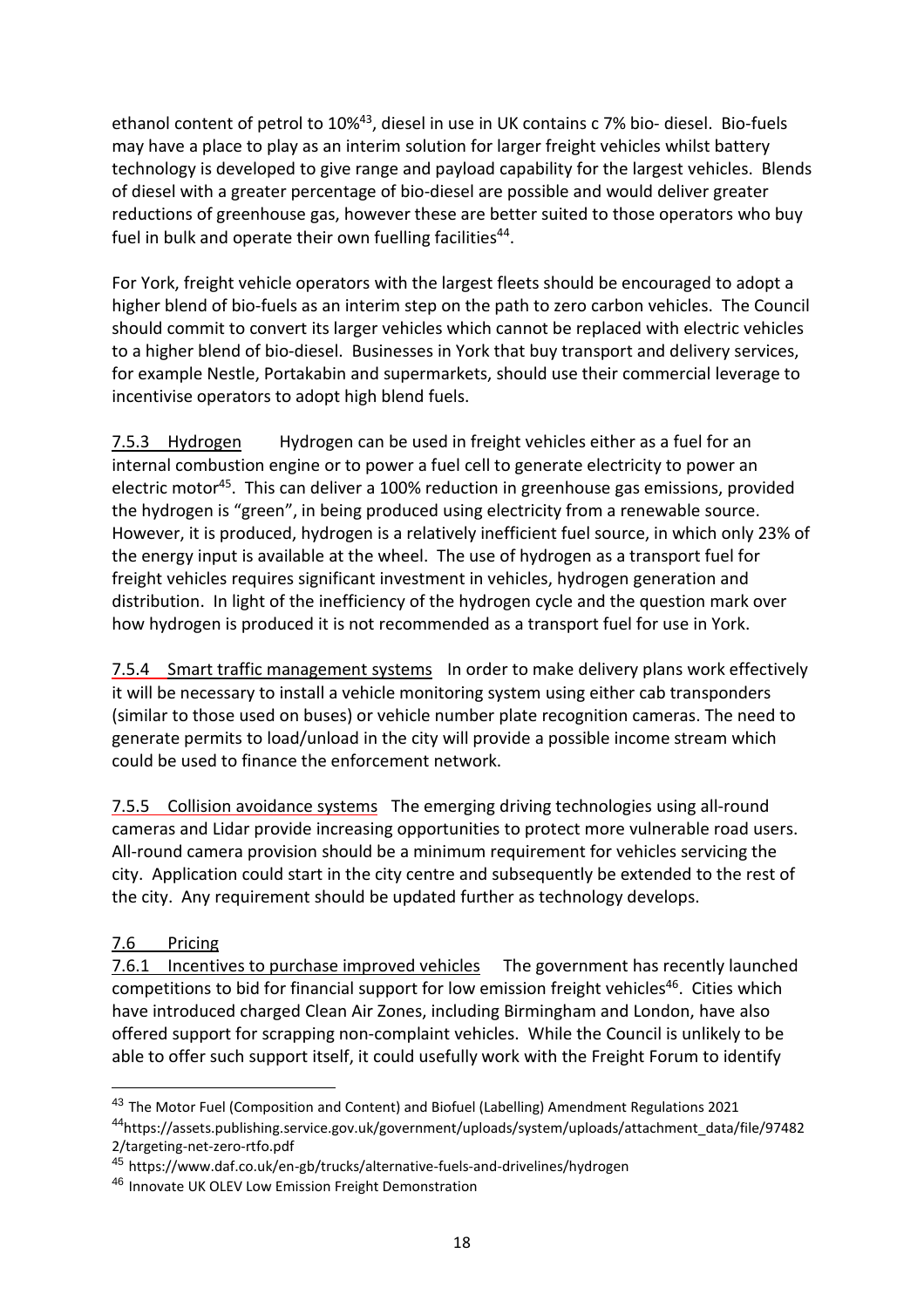options which could form the basis of future bids to government. There is a greater potential for the Council to offer support for the much lower cost of purchasing cargo cycles, and we recommend that this option be investigated.

7.6.2 Incentives to manage deliveries Opportunities for more efficient and sustainable management of deliveries should be identified through Delivery and Servicing Plans (7.1.1) and logistics company travel plans (7.1.2). In many cases, however, they will benefit from agreements between businesses in a given area, or between businesses, their suppliers and shippers. We recommend that the Council, working with our proposed Logistics Manager (7.1.5) identifies opportunities for using financial support for securing such agreements and sets aside a budget for doing so.

#### **8 The proposed policy measures by area**

8.1 Network-wide applications The Council should encourage the joint appointment, with industry, of a logistics manager. He or she might oversee the Council's own logistics policy and to work with businesses and logistics companies in developing Delivery and Servicing Plans. It should support these with an information and incentivisation programme based on the four Rs: Reduce, Re-time, Re-route and Revise mode. It should offer targeted financial support for purchasing low emission vehicles and cargo cycles, and for priority actions identified in Delivery and Servicing Plans. It should also consider promoting a citywide programme for driver training and recruitment.

We would like to see the Council work with industry to develop an agreed network which vehicles of over 7.5T would be expected to use, except for local access. This network would need to link all key destinations to the outer ring road but would not need to be fully connected within the urban area. Use of the network should be supported by signing, maintenance, and traffic signal control and real time control designed to give priority to freight movements. On other roads enforcement should be used to manage adherence with the specified weight limits, and to ensure that loading does not take place on cycle or bus lanes or on pavements. Designated loading bays should be provided where appropriate, and a delivery hub should be provided for each community.

We propose that the potential for a Freight Consolidation Centre (FCC) be assessed to support and complement the implementation of freight vehicle network. It could be integrated with a series of support measures including, but not limited to:

- establishment of a series of freight corridors;
- use of 7.5 tonne electric vehicles for onward delivery from the FCC;
- enabling such vehicles to use bus lanes;
- establishing city centre micro-consolidation facilities for final delivery by cargo cycle
- otherwise limiting the foot streets to vehicles of under 3.5 tonnes; and
- emissions restrictions in the current bus-based Clean Air Zone, to be extended, when possible, to other areas of the city.

We include these proposals as appropriate in the sections below.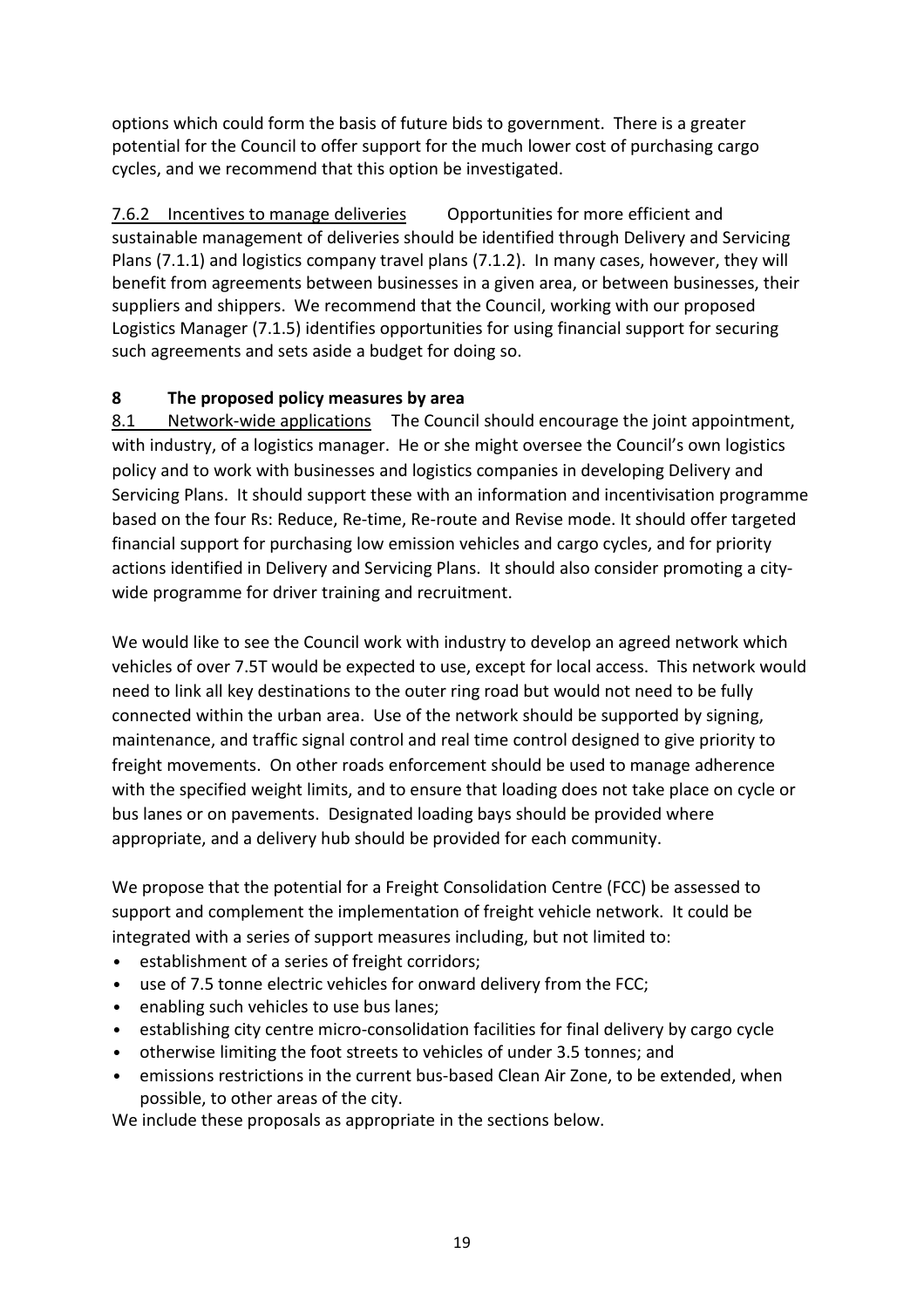8.2 The city centre We anticipate that the restricted hours for loading will be retained as 1030 to 1900 but would like to see the weight limit in the footstreets reduced to 3.5T, the Clean Air Zone applied to commercial vehicles, and cargo cycles permitted access at least to all the wider footstreets. These measures would need to be reinforced by a series of small transhipment facilities surrounding the city centre. The current provision of loading bays should be audited, and consideration should be given to investing in new loading bays to enable loading to take place where it is less disruptive of other movements.

8.3 Inner York Sites for the micro-consolidation centres will be needed in the immediate vicinity of the city centre, with direct access from any freight consolidation centre provided in outer York. We would like to see a parcels and pallets transshipment facility provided at the station, giving access to rail-based national delivery services. These micro-consolidation centres may simply be a drop off point where cargo cycles or hand deliveries may be picked up from the roadside using an LDV.

8.4 Outer York The case for a freight consolidation centre in the proximity of either Askham Bar or the Designer Outlet should be reassessed. If it is judged to be cost-effective, it should use 7.5T electric vehicles to access the areas of the city remote from the designated heavy goods vehicle network, and the inner-city micro-consolidation points. These vehicles should be permitted to use all bus priority lanes and appropriate bus gates. The effectiveness of the current Murton night time lorry park should be assessed, and the possibility considered of a second lorry park to the west of the city.

8.6 Local centres An audit should be made of current loading bays in all district centres and business parks, with targeted investment where new loading bays are needed. Any local and district centres which introduce pedestrian streets or access restrictions should adhere to the same time limits on loading bans as in the city centre.

# **9 The implications for each user type**

In our companion strategy reports, this section focuses on the needs of different groups of individuals as users. The freight strategy needs to adopt the same approach for different types of commodities, including business supplies, construction, retail sales, servicing and waste disposal. It also needs to consider separately the needs of own account operators, freight and logistics companies, specialist operators and cargo cycle businesses. Different enterprises need different solutions but there is a constant need to improve efficiency and reduce pollution and other negative aspects of commercial vehicle journeys. The communities that may be affected the most are customers used to the convenience of goods delivered to the doorstep the next day. Consolidating loads and transshipping to appropriate vehicles may impact delivery times and cost so benefits in terms of reduced pollution and congestion will need to be visible.

# **10 The barriers to be overcome**

10.1 Political and public acceptability The public is less likely to oppose measures which restrict the movement of freight; indeed much of the pressure to do so arises from public concern about the impacts of such traffic. The designation of a heavy vehicle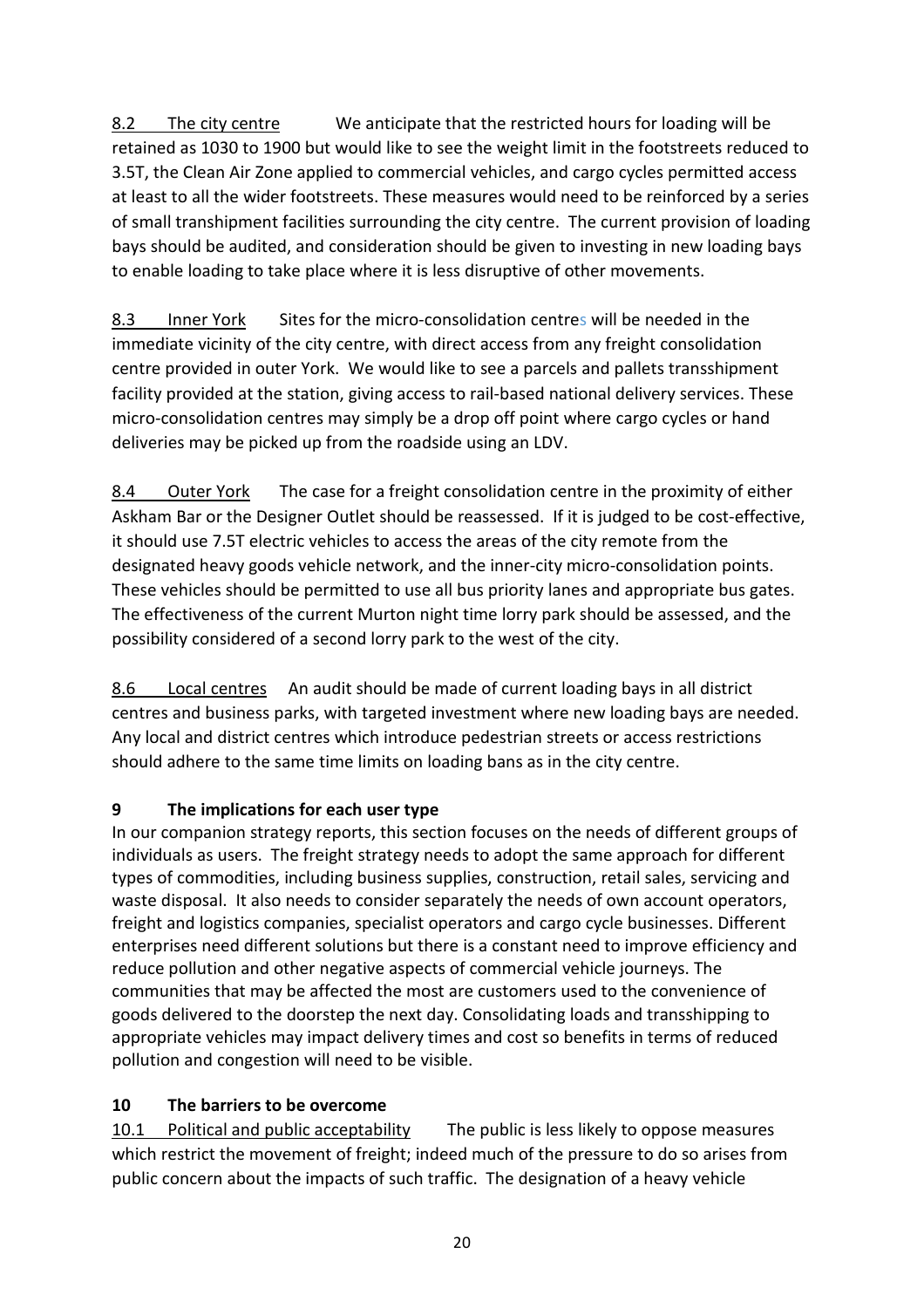network may prove controversial, but it seems likely that it would be limited to roads where heavy vehicles are a common experience. Political support seems likely in this case to be aligned to public support, except where there is clear evidence of economic dis-benefit from the measures proposed. Care should be taken to avoid this happening.

10.2 Governance Freight policy is complicated by the large number of actors involved, and the fact that they range from national and international logistics providers to individual owner operators. It will be sensible for the Council to retain the Freight Forum as a means of enhancing the understanding of the needs of industry and of society, and of seeking consensus on solutions. In parallel, the Council should use its regulatory, traffic management and highways powers, and the sources of finance available to it, to support policies for freight which contribute to its overarching policy objectives.

10.3 Finance There are fewer sources of finance to support freight policies than there are for passenger transport, but at the same time the revenue costs of providing for freight are much lower than those for public transport. The Council should consider using revenues from its transport charging regimes to provide targeted support for the operational measures recommended in this report and bid for capital funding from government for new investment in facilities and low emission vehicles.

10.5 Enforcement Enforcement is critical both for parked and for moving vehicle offences. We recommend that the Council takes advantage of the planned new powers to make pavement parking and moving traffic violations civil offences, and to staff a civil enforcement team large enough to encourage high levels of compliance. We also recommend a review, with North Yorkshire Police, other agencies and volunteer groups, of other means of supporting enforcement activity.

10.6 Skills It is a common experience in local government that skills in freight transport planning are much more limited than for passenger transport, and that the two elements of transport are treated independently. Our recommendation that the Council and industry jointly appoint a logistics manager is designed to tackle this problem. Whoever is appointed should either already possess a detailed understanding of the complexities of the freight and logistics industry, or be provided with the detailed training needed, perhaps through secondment. He or she should then work closely with the Council's head of sustainable transport to ensure that freight and passenger transport are considered together.

# **11 The implications for other modal strategies**

11.1 Reducing travel Policies designed to reduce person travel should help to reduce congestion and hence improve operating conditions for freight. Two of the recommended approaches involve encouraging working from home and enhancing local centres, both of which may increase the need for deliveries to local centres. A third, encouraging online shopping, will lead, as it already has, to an increase in light van traffic. The recommendations in this document for the provision of community delivery hubs will be important in avoiding excessive growth in local light van movements.